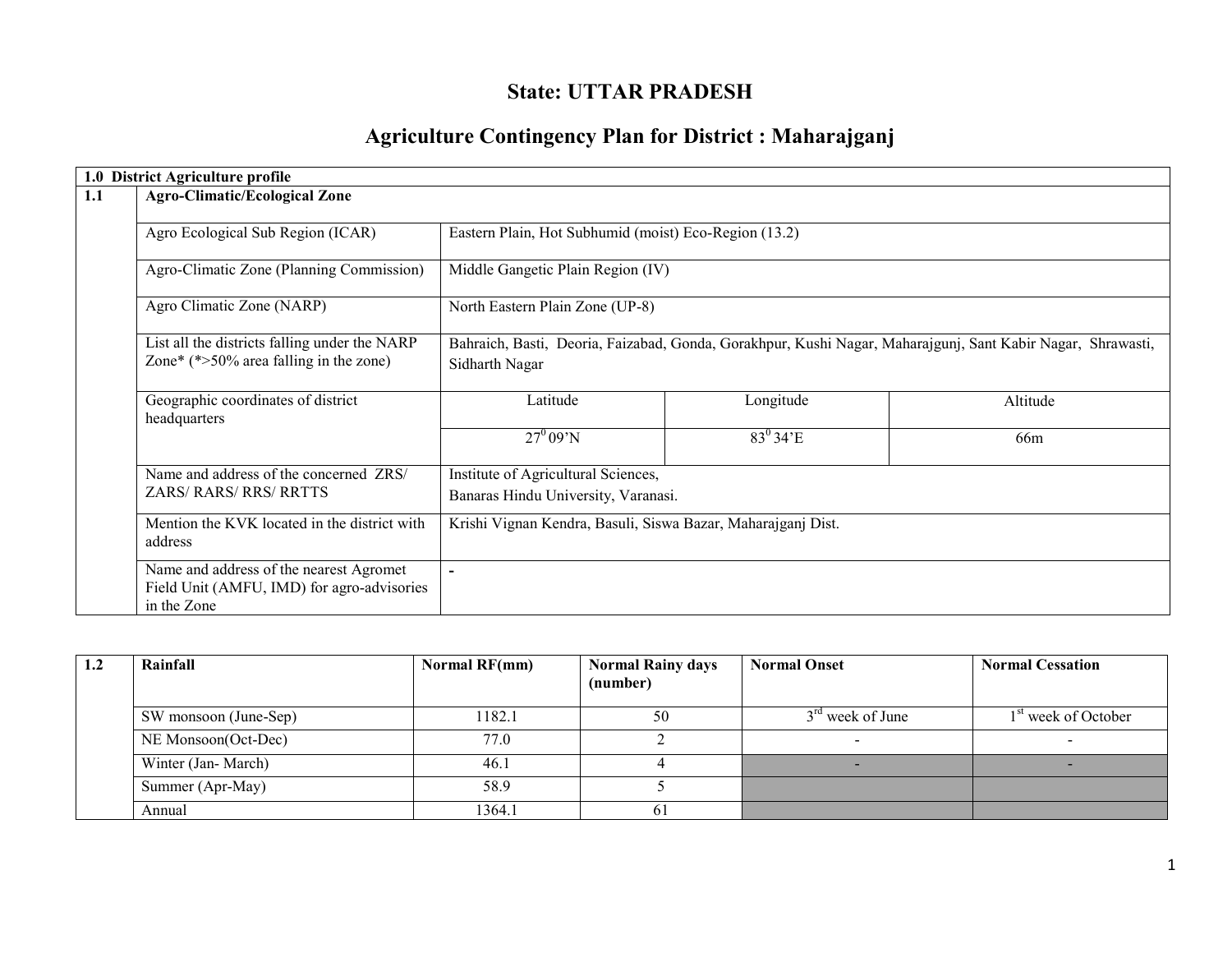| 1.3 | ∟and use<br>pattern of the<br>district (latest<br>statistics) | Geographical<br>area | Cultivable<br>area | Forest<br>area | Land under<br>non-<br>agricultural<br>use | Permanent<br>Pastures | Cultivable<br>wasteland | Land<br>under<br>Misc. tree<br>crops and<br>groves | Barren and<br>uncultivable<br>land | Current<br>fallows | Other<br>fallows |
|-----|---------------------------------------------------------------|----------------------|--------------------|----------------|-------------------------------------------|-----------------------|-------------------------|----------------------------------------------------|------------------------------------|--------------------|------------------|
|     | Area $('000 ha)$                                              | 290.548              | 202.262            | 49.988         | 30.817                                    | 0.188                 | 0.558                   | 0.238                                              | .283                               | 3.183              | 1.401            |

| 1.4 | <b>Major Soils</b>  | Area $('000'$ ha) | Percent (%) of total geographical area |
|-----|---------------------|-------------------|----------------------------------------|
|     | Alluvial Loam Soils | 198.521           |                                        |
|     | <b>Bhat Soils</b>   | 10.341            |                                        |
|     | Clay Loam Soils     |                   | -                                      |
|     | Loam Soils          |                   | -                                      |
|     | Sandy Loam Soils    |                   | -                                      |

| L.J | <b>Agricultural land use</b> | Area ('000 ha) | Cropping intensity % |
|-----|------------------------------|----------------|----------------------|
|     | Net sown area                | 202.262        | $177.0\%$            |
|     | Area sown more than once     | 55.784         |                      |
|     | Gross cropped area           | 358.046        |                      |

| 1.6 | Irrigation                   | Area ('000 ha) |                 |                                        |
|-----|------------------------------|----------------|-----------------|----------------------------------------|
|     | Net irrigated area           | 163.799        |                 |                                        |
|     | Gross irrigated area         | 178.053        |                 |                                        |
|     | Rainfed area                 | 38.463         |                 |                                        |
|     | <b>Sources of Irrigation</b> | Number         | Area ('000 ha)  | Percentage of total irrigated area (%) |
|     | Canals                       |                | 31.295          |                                        |
|     | Tanks                        |                | 1.686           | $\overline{\phantom{a}}$               |
|     | Open wells                   |                | 2.831           | $\overline{\phantom{a}}$               |
|     | Bore wells                   |                | Govt. $4.843 +$ |                                        |
|     |                              |                | Pvt. 123.128    |                                        |
|     |                              |                | $= 127.971$     |                                        |
|     | Lift irrigation schemes      |                |                 |                                        |
|     | Micro-irrigation             |                |                 |                                        |
|     | Other sources                |                | 0.016           |                                        |
|     | Total Irrigated Area         |                | 163.799         |                                        |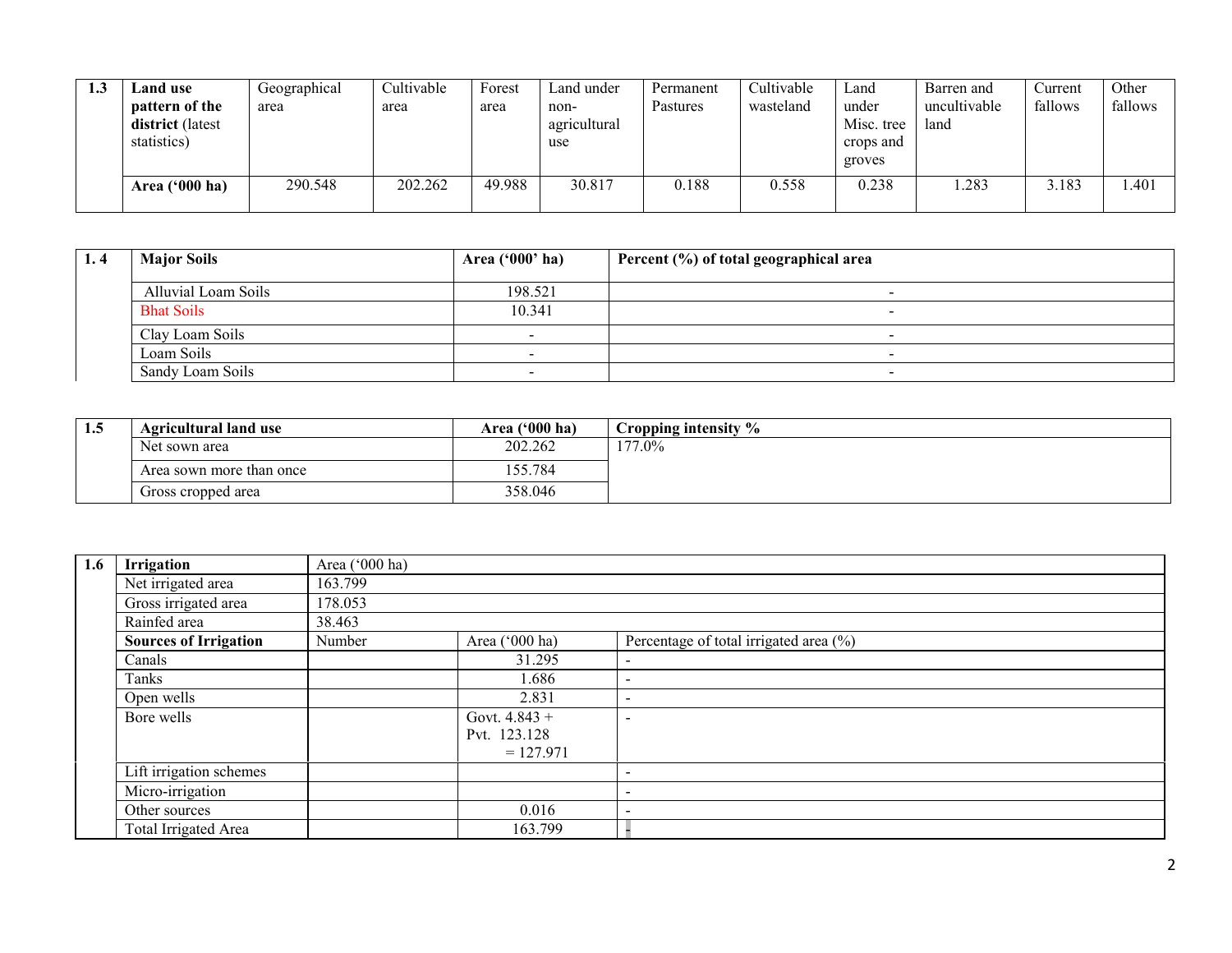| Pump sets                       |                     |             |                                                                                  |
|---------------------------------|---------------------|-------------|----------------------------------------------------------------------------------|
| No. of Tractors                 |                     |             |                                                                                  |
| <b>Groundwater availability</b> | No. of blocks $-12$ | $(\%)$ area | Quality of water                                                                 |
| and use* (Data source:          |                     |             |                                                                                  |
| <b>State/Central Ground</b>     |                     |             |                                                                                  |
| water Department                |                     |             |                                                                                  |
| /Board)                         |                     |             |                                                                                  |
| Over exploited                  |                     |             | No problem of arsenic & fluoride however, low amount of salinity is reported. In |
| Critical                        |                     |             | majority of the area the problems of calcium $\&$ iron are reported              |
| Semi-critical                   |                     |             |                                                                                  |
| Safe                            | Safe                |             |                                                                                  |
| Wastewater availability and     |                     |             |                                                                                  |
| use                             |                     |             |                                                                                  |
| Ground water quality            |                     |             |                                                                                  |

\* Over exploited: ground water utilization > 100%, critical: 90-100%; semi-critical: 70 - 90%; safe: < 70%.

#### 1.7 Area under major field crops & horticulture (2007-08)

| 1.7 | <b>Major</b> field | Area ('000 ha)<br>crops cultivated |                          |                          |                |                          |                          |                          |                    |
|-----|--------------------|------------------------------------|--------------------------|--------------------------|----------------|--------------------------|--------------------------|--------------------------|--------------------|
|     |                    |                                    | <b>Kharif</b>            |                          |                | Rabi                     |                          | Summer                   |                    |
|     |                    | <b>Irrigated</b>                   | Rainfed                  | <b>Total</b>             | Irrigated      | Rainfed                  | <b>Total</b>             |                          | <b>Grand</b> total |
|     | Rice               | 4.293                              | 160.041                  | 164.334                  | $\blacksquare$ | $\overline{\phantom{0}}$ | $\overline{\phantom{a}}$ | 0.155                    | 164.489            |
|     | Wheat              | $\overline{\phantom{a}}$           | $\overline{\phantom{a}}$ | $\overline{\phantom{0}}$ | 146.275        | 0.440                    | 146.715                  | $\overline{\phantom{a}}$ | 146.715            |
|     | Lentil             | $\overline{\phantom{a}}$           | $\overline{\phantom{a}}$ | $\overline{a}$           | 0.467          | 9.543                    | 10.010                   |                          | 10.010             |
|     | Mustard            | $\overline{\phantom{a}}$           | $\overline{\phantom{a}}$ | $\overline{\phantom{a}}$ | 3.299          | 0.308                    | 3.607                    | $\overline{\phantom{a}}$ | 3.607              |
|     | Pea                | $\overline{\phantom{0}}$           | $\overline{\phantom{a}}$ | $\overline{\phantom{0}}$ | 1.080          | 0.183                    | 1.263                    | $\overline{\phantom{a}}$ | 1.263              |
|     | Sugarcane          | $\overline{\phantom{0}}$           | $\sim$                   | $\overline{\phantom{a}}$ | $\sim$         | $\sim$                   | $\sim$                   | 19.194                   | 19.194             |

| $\mathbf{r}$<br>$\sim$<br><b>S. No</b> | $\mathbf{r}$<br>$\sim$<br>Horticultural<br>∠rops | <b>Total</b> | <b>rrigated</b> | Rainfed |
|----------------------------------------|--------------------------------------------------|--------------|-----------------|---------|
|                                        | $(2004-05)$<br>∀ruits                            |              |                 |         |
|                                        | -<br>Banana                                      | 0.181        |                 |         |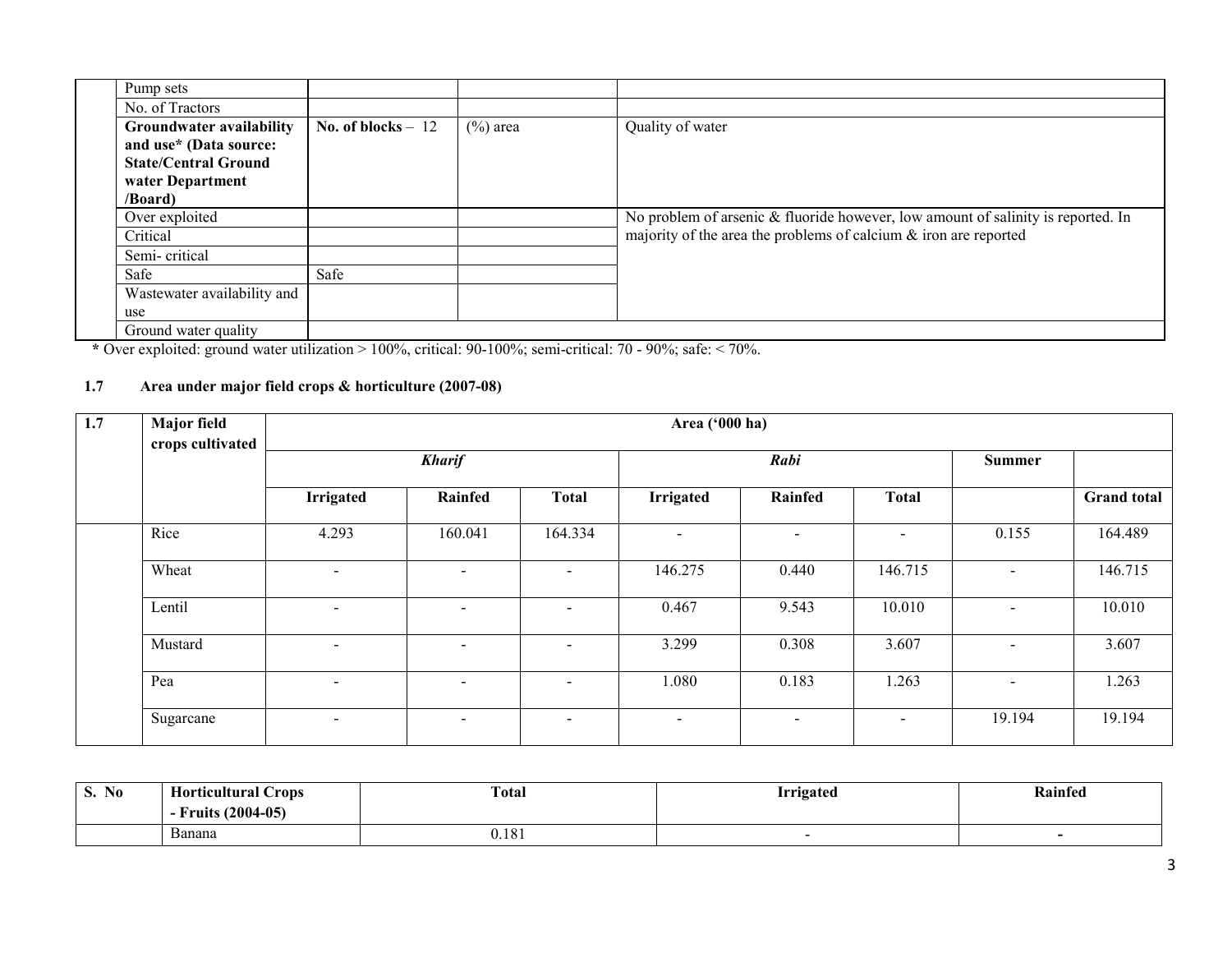| Musk melon                    | 0.069                    | $\sim$                   | $\overline{\phantom{0}}$ |
|-------------------------------|--------------------------|--------------------------|--------------------------|
| Guava                         | 0.028                    |                          |                          |
| Jack Fruit                    | 0.004                    |                          |                          |
| Litchi                        | 0.004                    | $\,$                     | $\overline{\phantom{0}}$ |
| <b>Horticultural Crops</b>    |                          |                          |                          |
| <b>Vegetables</b> (2004-05)   |                          |                          |                          |
| Onion                         | 0.314                    | $\sim$                   | $\overline{\phantom{0}}$ |
| <b>Sweet Potato</b>           | 0.0105                   |                          |                          |
| <b>Bottle Gourd</b>           | 0.024                    |                          |                          |
| <b>Bitter Gourd</b>           | 0.022                    | $\overline{\phantom{a}}$ | $\overline{\phantom{0}}$ |
| Toria                         | 0.011                    | $\sim$                   | $\blacksquare$           |
| <b>Medicinal and Aromatic</b> | Total (000 ha)           | Irrigated (000 ha)       | Rainfed (000 ha)         |
| crops                         |                          |                          |                          |
| <b>Plantation crops</b>       | $\overline{\phantom{0}}$ | $\overline{\phantom{a}}$ | $\overline{\phantom{a}}$ |
| <b>Fodder crops</b>           | 0.518                    | 0.407                    | 0.111                    |
| <b>Grazing land</b>           | $\blacksquare$           | $\blacksquare$           | $\blacksquare$           |
| Sericulture etc               | $\blacksquare$           | $\overline{\phantom{a}}$ | --                       |

| 1.8 | Livestock                                         | <b>Male ('000)</b>       | Female ('000)            | Male + Female $(>3 Yrs)$<br>(*000) | Total $(900)$ |
|-----|---------------------------------------------------|--------------------------|--------------------------|------------------------------------|---------------|
|     | Non descriptive Cattle (local low yielding)       | 78.233                   | 44.796                   | 38.877                             | 161.906       |
|     | Improved cattle                                   | $\overline{\phantom{a}}$ |                          |                                    |               |
|     | Crossbred cattle                                  | 1.673                    | 6.654                    | 6.831                              | 15.158        |
|     | Non descriptive Buffaloes (local low<br>yielding) | 0.553                    | 79.396                   | 79.938                             | 159.887       |
|     | <b>Descript Buffaloes</b>                         | $\overline{\phantom{a}}$ |                          |                                    |               |
|     | Goat                                              | $\overline{\phantom{a}}$ |                          |                                    | 236.456       |
|     | Sheep                                             | ۰.                       |                          |                                    | 2.940         |
|     | Pig                                               | $\overline{\phantom{a}}$ |                          |                                    | 34.752        |
|     | Commercial dairy farms (Number)                   | $\overline{\phantom{0}}$ | $\overline{\phantom{0}}$ |                                    | 0.260         |

| 1 O<br><b>1.</b> | Poultry    | tarms<br>NО.<br>$\mathbf{u}$ | (500)<br>No. of birds<br>Fotal |
|------------------|------------|------------------------------|--------------------------------|
|                  | Commercial |                              | 298.52                         |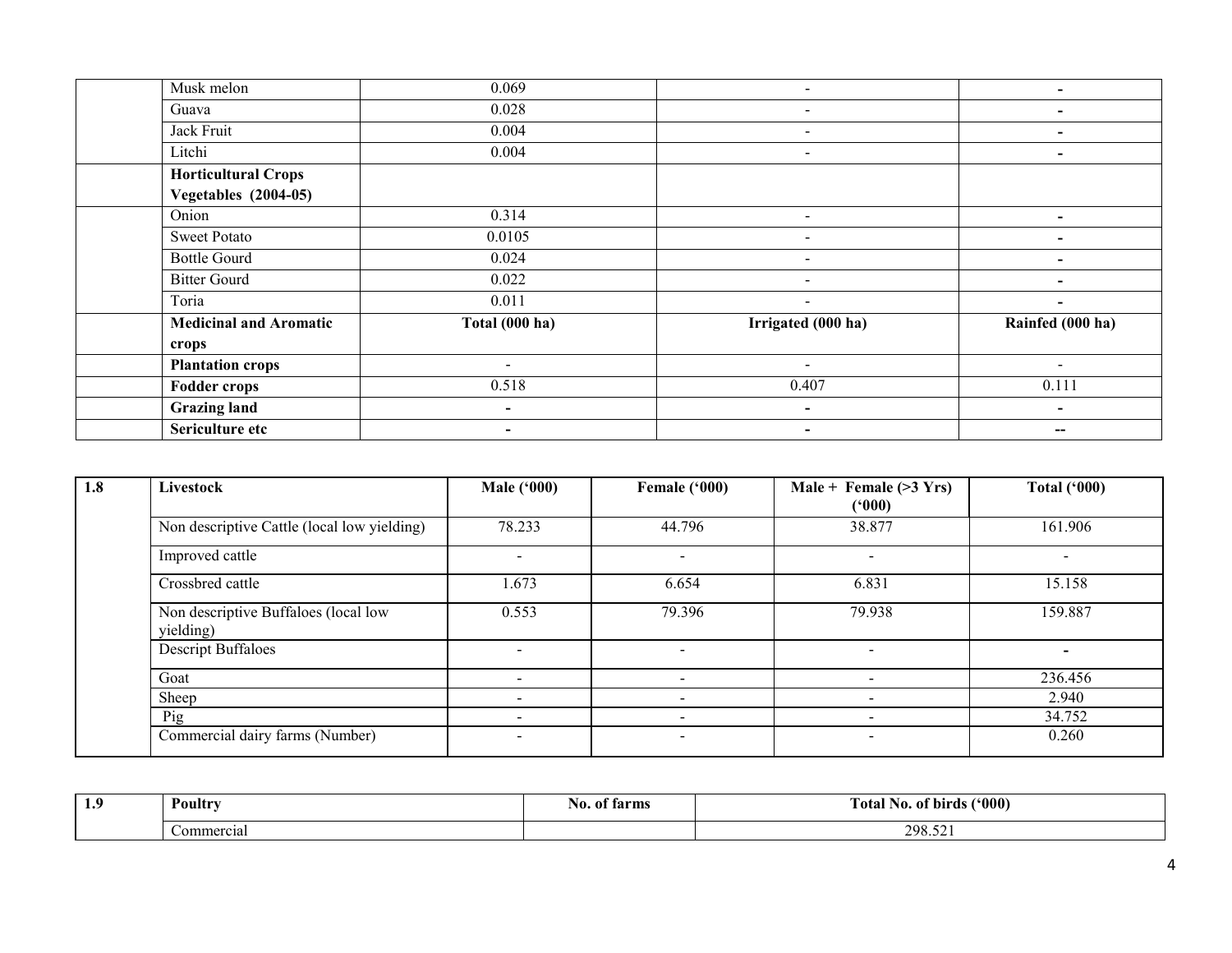| sackvard | - - -- |
|----------|--------|
|          | .      |
|          |        |

| 1.10 Fisheries                                               |                        |  |              |                                |              |                                          |
|--------------------------------------------------------------|------------------------|--|--------------|--------------------------------|--------------|------------------------------------------|
| A. Capture                                                   |                        |  |              |                                |              |                                          |
|                                                              |                        |  | <b>Boats</b> |                                | <b>Nets</b>  | <b>Storage facilities</b>                |
| i) Marine (Data Source: Fisheries                            | No. of fishermen       |  |              |                                |              | (Ice plants etc.)                        |
| Department)                                                  |                        |  |              |                                |              |                                          |
| ii) Inland (Data Source: Fisheries                           | No. Farmer owned ponds |  |              | <b>No. of Reservoirs</b>       |              | No. of village tanks                     |
| Department)                                                  |                        |  |              | $1(Govt.) + 0.0(Private)$      |              |                                          |
| <b>B.</b> Culture                                            |                        |  |              |                                |              |                                          |
|                                                              |                        |  |              | Water Spread Area (ha)         | Yield (t/ha) | Production ('000 tons)                   |
| i) Brackish water (Data Source: MPEDA/ Fisheries Department) |                        |  |              |                                |              |                                          |
| ii) Fresh water (Data Source: Fisheries Department)          |                        |  |              | $60.05$ (Govt.) + 0.0(Private) |              | $70.00$ (Govt.)+                         |
|                                                              |                        |  |              |                                |              | 0.0 (Private)<br>No. of Angulikao-200.00 |

#### 1.11 Production and Productivity of major crops

| 1.11 | Name of crop<br><b>Kharif</b> |                       |                          | Rabi<br>Summer/Rabi      |                          |                          | <b>Total</b>            |                       | Crop<br>residue                |                                       |
|------|-------------------------------|-----------------------|--------------------------|--------------------------|--------------------------|--------------------------|-------------------------|-----------------------|--------------------------------|---------------------------------------|
|      |                               | Production<br>(000 t) | Productivity<br>(kg/ha)  | Production<br>(000 t)    | Productivity<br>(kg/ha)  | Production<br>(000 t)    | Productivity<br>(kg/ha) | Production<br>(000 t) | Productivi<br>ty $(kg)$<br>ha) | <b>as</b><br>fodder<br>(000)<br>tons) |
|      | <b>Major Field crops</b>      |                       |                          |                          |                          |                          |                         |                       |                                |                                       |
|      | Rice                          | 395.196               | 2369                     |                          | -                        |                          |                         | 395.196               | 2369                           |                                       |
|      | Wheat                         |                       |                          | 358.727                  | 2441                     |                          |                         | 258.727               | 2441                           |                                       |
|      | Sugarcane                     |                       |                          | $\overline{\phantom{0}}$ | $\overline{\phantom{0}}$ | 1043.447                 | 5438                    | 1043.447              | 5438                           |                                       |
|      | Lentil                        |                       | $\overline{\phantom{0}}$ | 7.527                    | 686                      | $\overline{\phantom{a}}$ | $\sim$                  | 7.527                 | 686                            |                                       |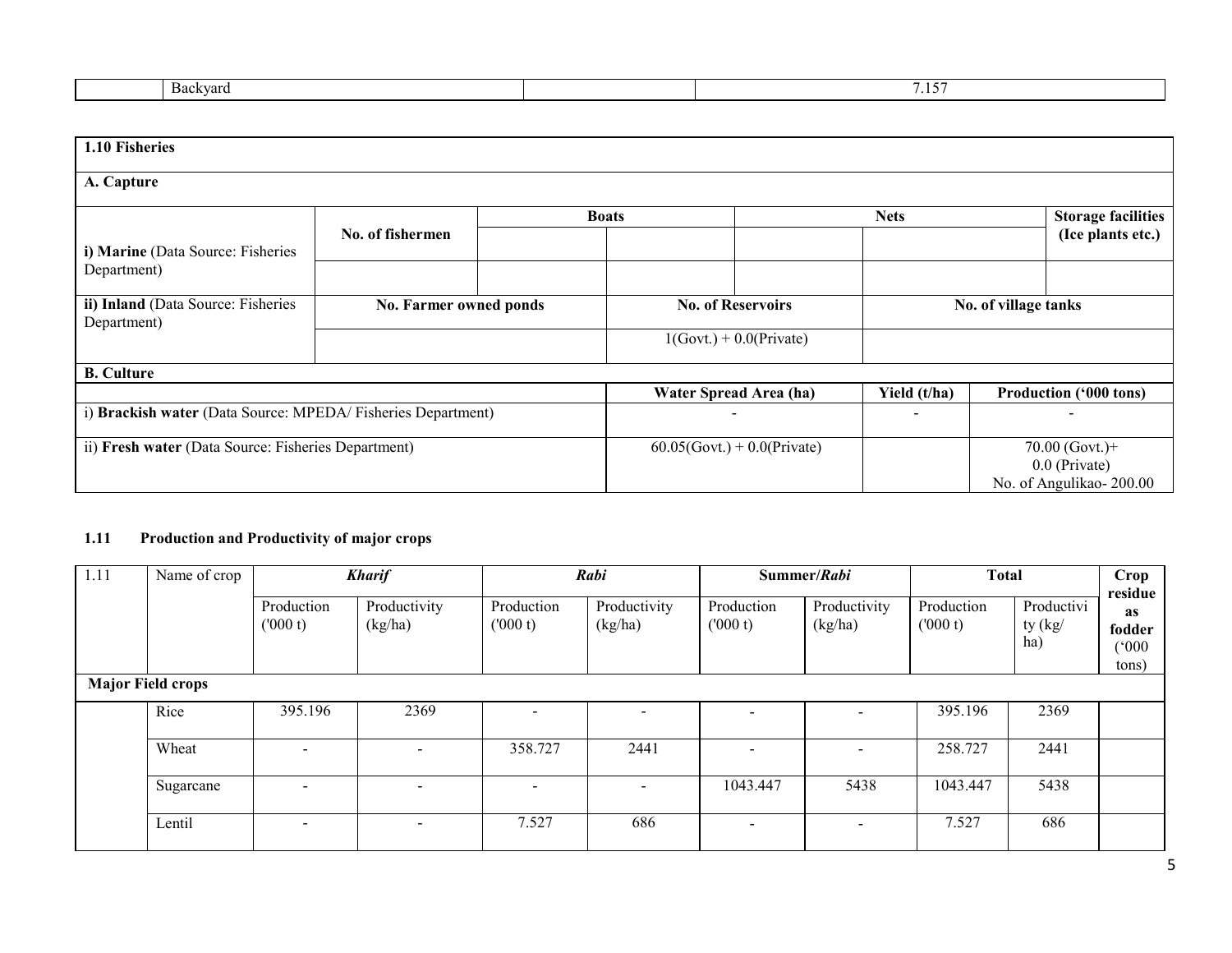| Mustard                                  | $\sim$                   | $\blacksquare$           | 2.541                    | 588                      | $\sim$                   | $\overline{\phantom{0}}$ | 2.541 | 588   |  |
|------------------------------------------|--------------------------|--------------------------|--------------------------|--------------------------|--------------------------|--------------------------|-------|-------|--|
| Pea                                      | $\blacksquare$           | $\sim$                   | 1.541                    | 1039                     | $\sim$                   | ۰.                       | 1.541 | 1039  |  |
| <b>Major Horticultural crops</b>         |                          |                          |                          |                          |                          |                          |       |       |  |
| <b>Fruit Crop (2004-05)</b>              |                          |                          |                          |                          |                          |                          |       |       |  |
| Banana                                   | $\overline{\phantom{0}}$ | $\overline{\phantom{a}}$ | $\overline{\phantom{0}}$ | $\overline{\phantom{a}}$ | $\sim$                   | Ξ.                       | 6.583 | 36300 |  |
| Musk melon                               | $\sim$                   | $\sim$                   | $\sim$                   | $\sim$                   | $\sim$                   | $\overline{\phantom{0}}$ | 1.794 | 26000 |  |
| Jack Fruit                               |                          | $\blacksquare$           | $\overline{\phantom{0}}$ | $\overline{\phantom{a}}$ | $\overline{\phantom{a}}$ | Ξ.                       | 0.100 | 25000 |  |
| Guava                                    | $\sim$                   | $\sim$                   | $\sim$                   | $\sim$                   | $\sim$                   | $\sim$                   | 0.278 | 9900  |  |
| Horticultural Crops Vegetables (2004-05) |                          |                          |                          |                          |                          |                          |       |       |  |
| <b>Bottle Gourd</b>                      | $\sim$                   | $\sim$                   | $\sim$                   | $\sim$                   | $\sim$                   | Ξ.                       | 0.661 | 27500 |  |
| Onion                                    | $\overline{\phantom{a}}$ | $\sim$                   | $\overline{\phantom{a}}$ | $\overline{\phantom{a}}$ | $\sim$                   | $\overline{\phantom{0}}$ | 3.828 | 12190 |  |
| <b>Bitter Gourd</b>                      | $\overline{\phantom{a}}$ | $\sim$                   | $\overline{\phantom{a}}$ | $\sim$                   | $\sim$                   | $\overline{\phantom{0}}$ | 0.341 | 15500 |  |
| Torai                                    | $\sim$                   | $\sim$                   | $\overline{\phantom{a}}$ | $\sim$                   | $\sim$                   | Ξ.                       | 0.171 | 15500 |  |
| <b>Sweet Potato</b>                      | $\sim$                   | $\blacksquare$           | $\sim$                   | $\sim$                   | $\sim$                   | $\overline{\phantom{0}}$ | 0.105 | 11600 |  |

| 1.12 | Sowing window for 5<br>major field crops | Rice               | Wheat                              | Sugarcane        | Lentil                | <b>Mustard</b>          | Pea              |
|------|------------------------------------------|--------------------|------------------------------------|------------------|-----------------------|-------------------------|------------------|
|      | Kharif-Rainfed                           | $4th$ week of June |                                    |                  |                       |                         |                  |
|      |                                          | to<br>week of July |                                    |                  |                       |                         |                  |
|      | Kharif-Irrigated                         | June               |                                    |                  |                       |                         |                  |
|      |                                          | (nursery)          |                                    |                  |                       |                         |                  |
|      | Rabi-Rainfed                             |                    | $2nd$ week of October              |                  | $2nd$ week of         | $\sqrt{2^{nd}}$ week of | $2nd$ week of    |
|      |                                          |                    | to $4^{\text{th}}$ week of October |                  | October to $4th$ week | October to $4th$        | October to $4th$ |
|      |                                          |                    |                                    |                  | of October            | week of October         | week of October  |
|      | Rabi-Irrigated                           |                    | $2nd$ week of                      | October/November |                       | $1st$ week of           | $2nd$ week of    |
|      |                                          |                    | November to $4th$                  |                  |                       | November to $2nd$       | October to $2nd$ |
|      |                                          |                    | week of November                   |                  |                       | week of November        | week of November |
|      | Summer irrigated                         |                    |                                    | February/March   |                       |                         |                  |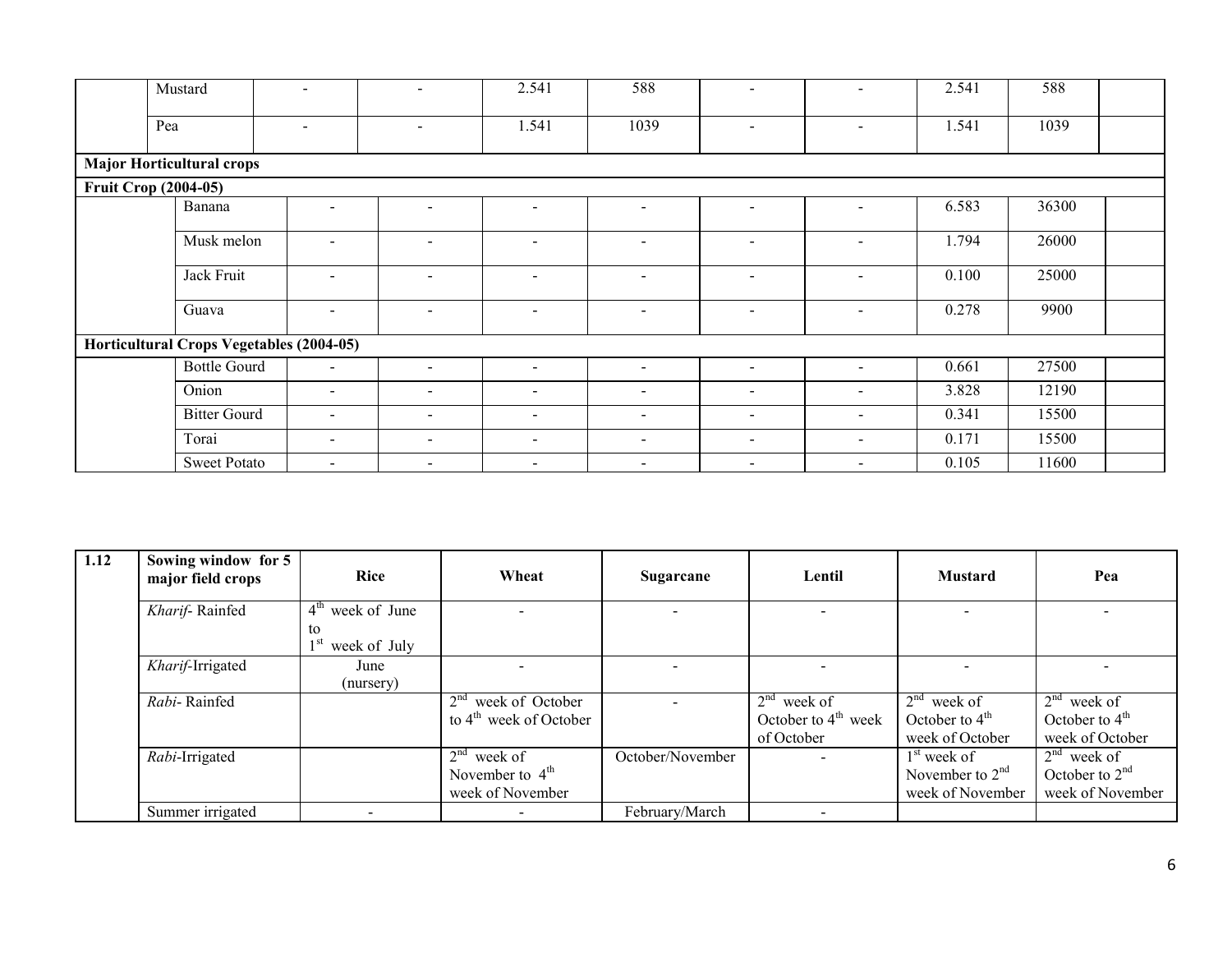| 1.13 | What is the major contingency the district is prone to? | Regular | Occasional | <b>None</b> |
|------|---------------------------------------------------------|---------|------------|-------------|
|      | Drought                                                 |         |            |             |
|      | Flood                                                   |         |            |             |
|      | Cyclone                                                 |         |            |             |
|      | Hail storm                                              |         |            |             |
|      | Heat wave                                               |         |            |             |
|      | Cold wave                                               |         |            |             |
|      | Frost                                                   |         |            |             |
|      | Sea water intrusion                                     |         |            |             |
|      | Pests and disease outbreak                              |         |            |             |

| 1.14 | Include Digital maps of<br>the district for | Location map of district within State as Annexure 1 | Enclosed: Yes |
|------|---------------------------------------------|-----------------------------------------------------|---------------|
|      |                                             | Mean annual rainfall as Annexure II                 | Enclosed: Yes |
|      |                                             | Soil map as Annexure III                            | Enclosed: Yes |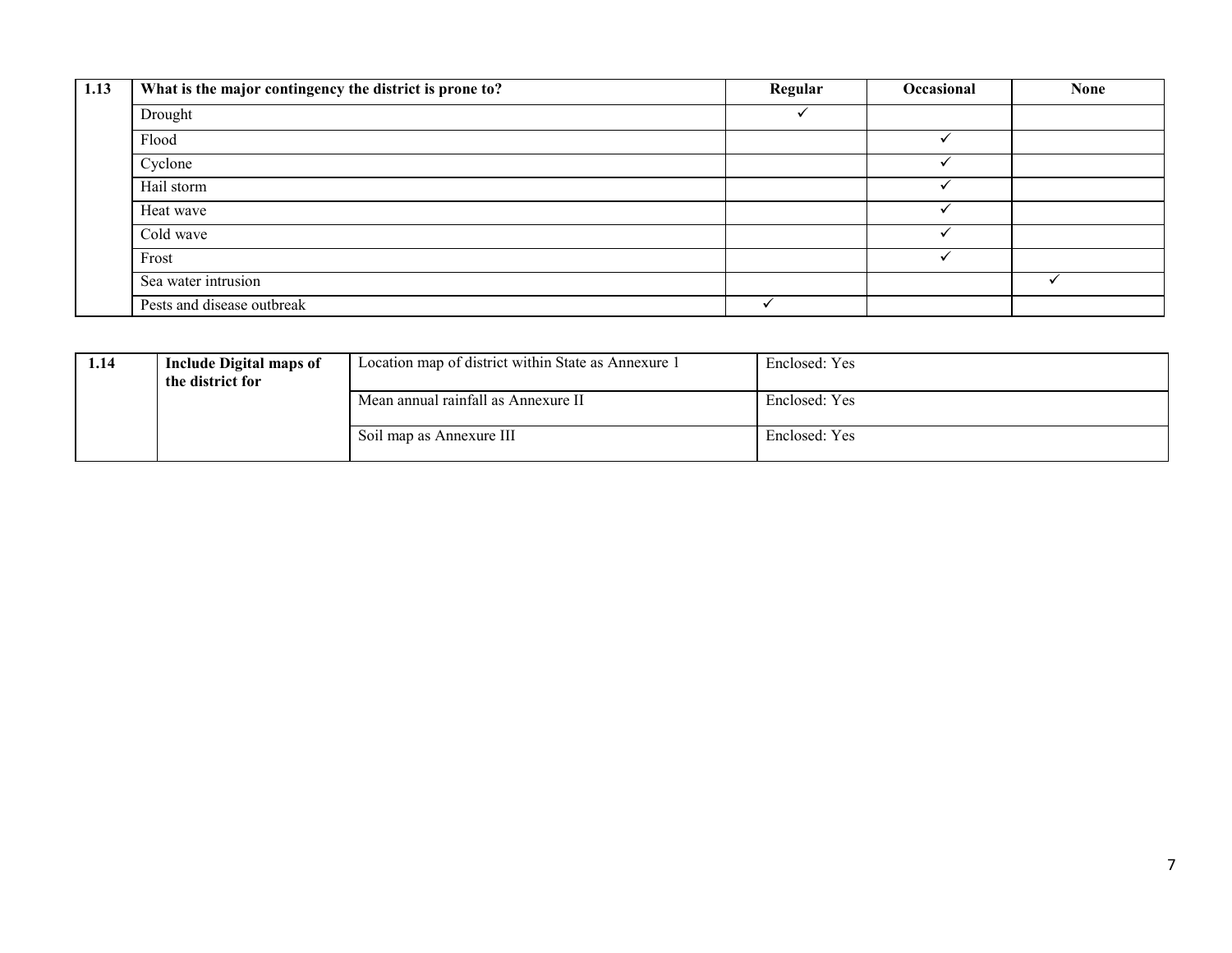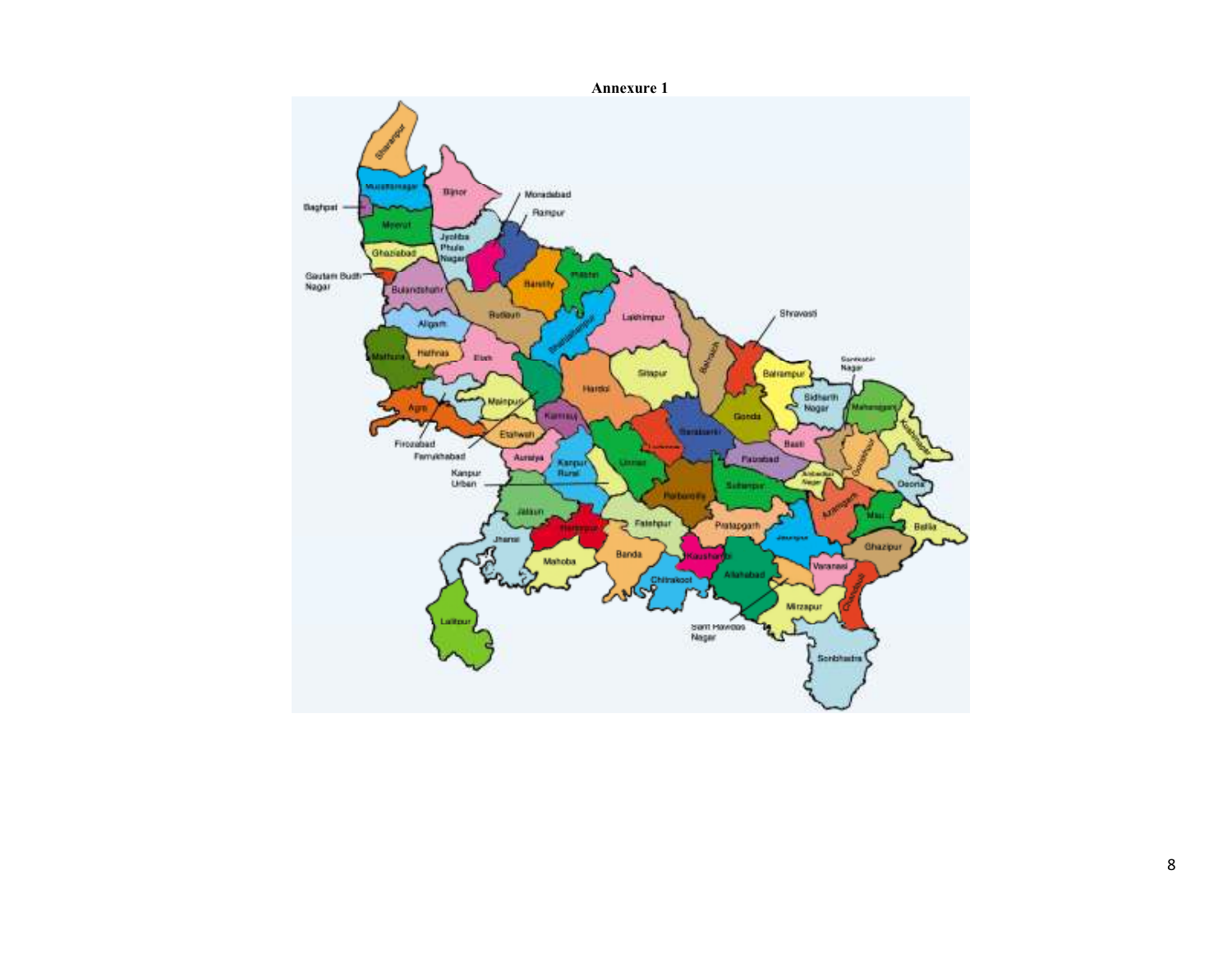Annexure – II : Mean Monthly Rainfall(mm)

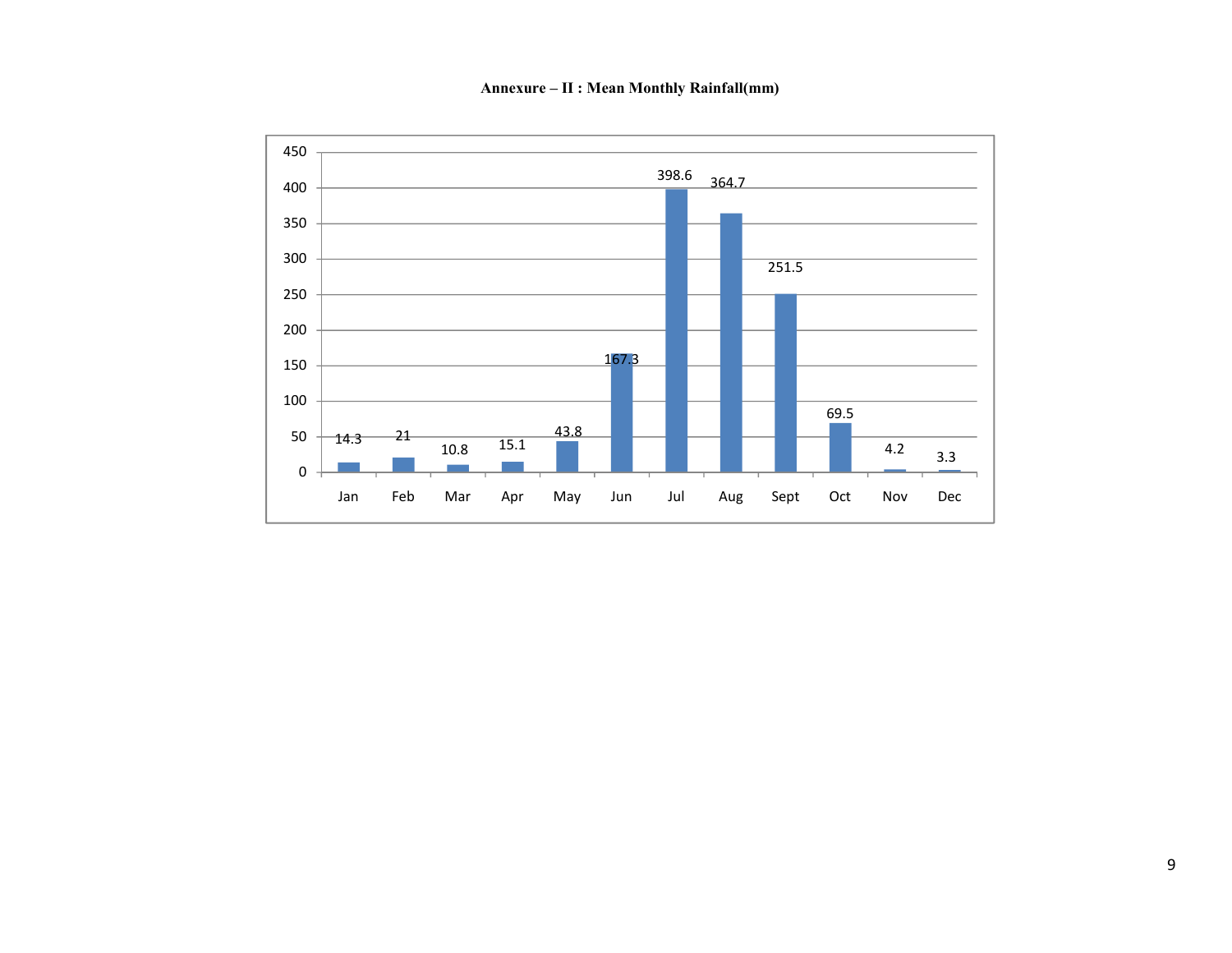#### Annexure III

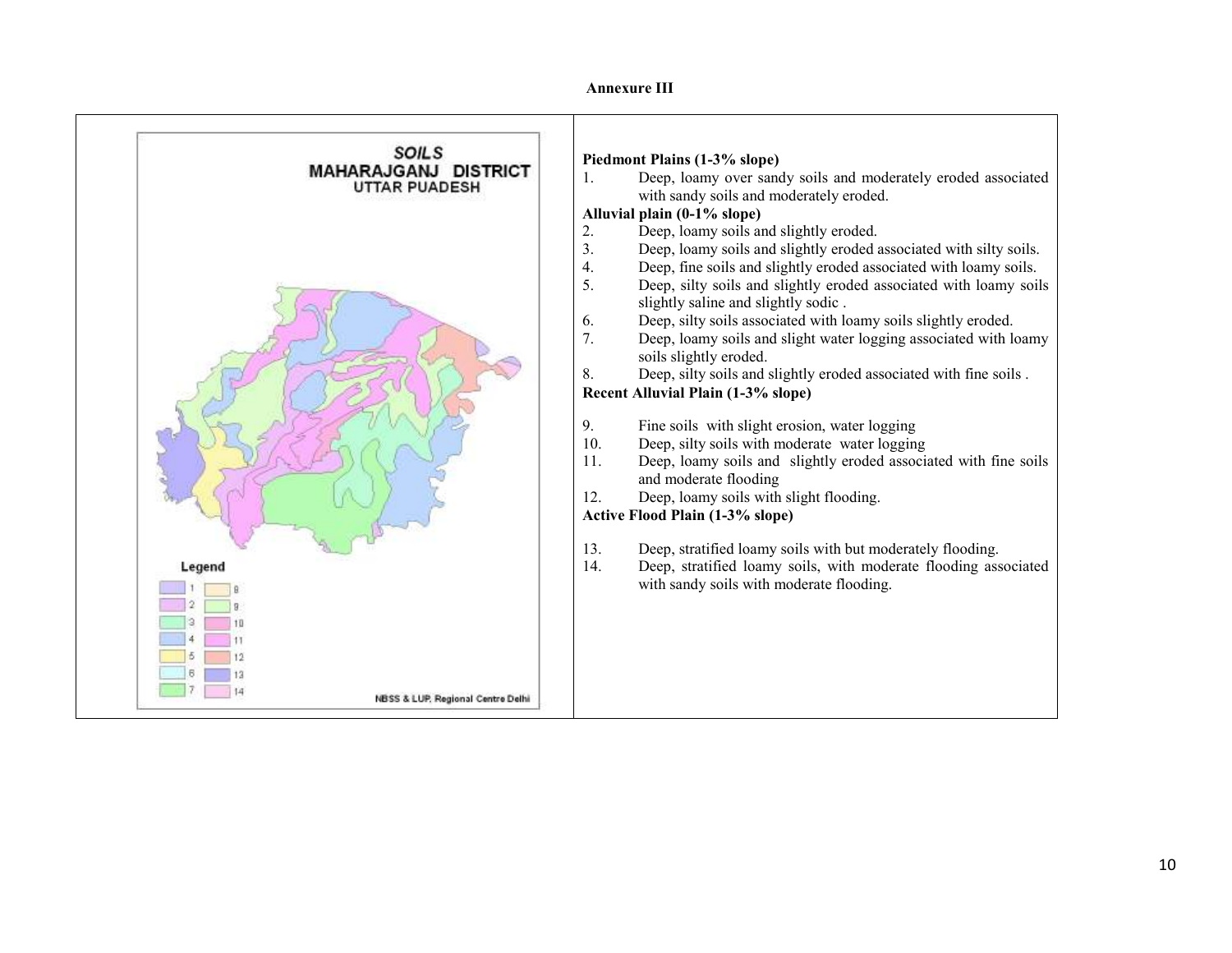## 2.0 Strategies for weather related contingencies

2.1 Drought

#### 2.1.1 Rainfed situation

| <b>Condition</b>                                  |                                                 |                                                                                                                       | <b>Suggested Contingency measures</b>                                                                                                                                                              |                                                                                                                                                                                                                      |                                                                                                                     |  |  |
|---------------------------------------------------|-------------------------------------------------|-----------------------------------------------------------------------------------------------------------------------|----------------------------------------------------------------------------------------------------------------------------------------------------------------------------------------------------|----------------------------------------------------------------------------------------------------------------------------------------------------------------------------------------------------------------------|---------------------------------------------------------------------------------------------------------------------|--|--|
| <b>Early season</b><br>drought (delayed<br>onset) | <b>Major Farming</b><br>situation               | <b>Normal Crop / Cropping</b><br>system                                                                               | Change in crop / cropping<br>system including variety                                                                                                                                              | <b>Agronomic measures</b>                                                                                                                                                                                            | <b>Remarks</b> on<br>Implementation                                                                                 |  |  |
| Delay by 2 weeks<br>$1st$ week of July            | Very deep alluvial<br>soils<br>Upland situation | <b>Sequence cropping:</b><br>Rice-Lentil<br>Rice-Pea<br>Rice-Mustard                                                  | Rice short duration varieties<br>such as NDR 97, NDR 118,<br>Varani Deep, Vandana,<br>Govind, Shushk Samrat,<br>Ashwini under upland<br>condition for direct sowing                                | Sowing with seed cum<br>fertilizer drills across the<br>slope and re-sowing if no<br>proper germination.                                                                                                             | Breeder seed may be<br>obtained from the<br>University (NDUAT)<br>Seed drills under RKVY<br>Supply of seeds through |  |  |
|                                                   |                                                 | Inter cropping:<br>Pigeonpea + Groundnut                                                                              | Intercropping of<br>Pigeonpea+ Groundnut<br>Pigeonpea: Bahar, Narendra<br>Arahar-1, Malviya<br>Vakas(MA6), Malviya<br>Chamtkar (MA-13)<br>Groundnut: Chandra, Chitra,<br>Kaushal, Prakash, Utkarsh |                                                                                                                                                                                                                      | <b>NFSM</b>                                                                                                         |  |  |
|                                                   | Rainfed medium<br>land                          | <b>Sequence cropping:</b><br>Rice-Lentil<br>Rice-Pea<br>Rice-Mustard                                                  | Early maturing, semi dwarf<br>and high yielding rice<br>varieties such as NDR 97,<br>NDR 118, Ratna, IR-36,<br>NDR-80, Pant Dhan-12,<br>HUR-105 and Pant Shankar<br>dhan-1 may be direct sown.     | Direct sowing in lines<br>through Seed cum Ferti<br>drill as well as<br>transplanting of rice seed<br>lings after puddling the<br>field.<br>Use of rice seedlings from<br>Community nursery for<br>the transplanting |                                                                                                                     |  |  |
|                                                   |                                                 | Inter cropping:<br>Sugarcane + Maize<br>Sugarcane + Mustard<br>(Already sown sugarcane crop)<br>Pigeonpea + Groundnut | Sugarcane + Maize<br>(Already sown sugarcane<br>crop)<br>Pigeonpea + Groundnut                                                                                                                     | Sowing should be done on<br>ridges of sugarcane as well<br>as intercrops.                                                                                                                                            |                                                                                                                     |  |  |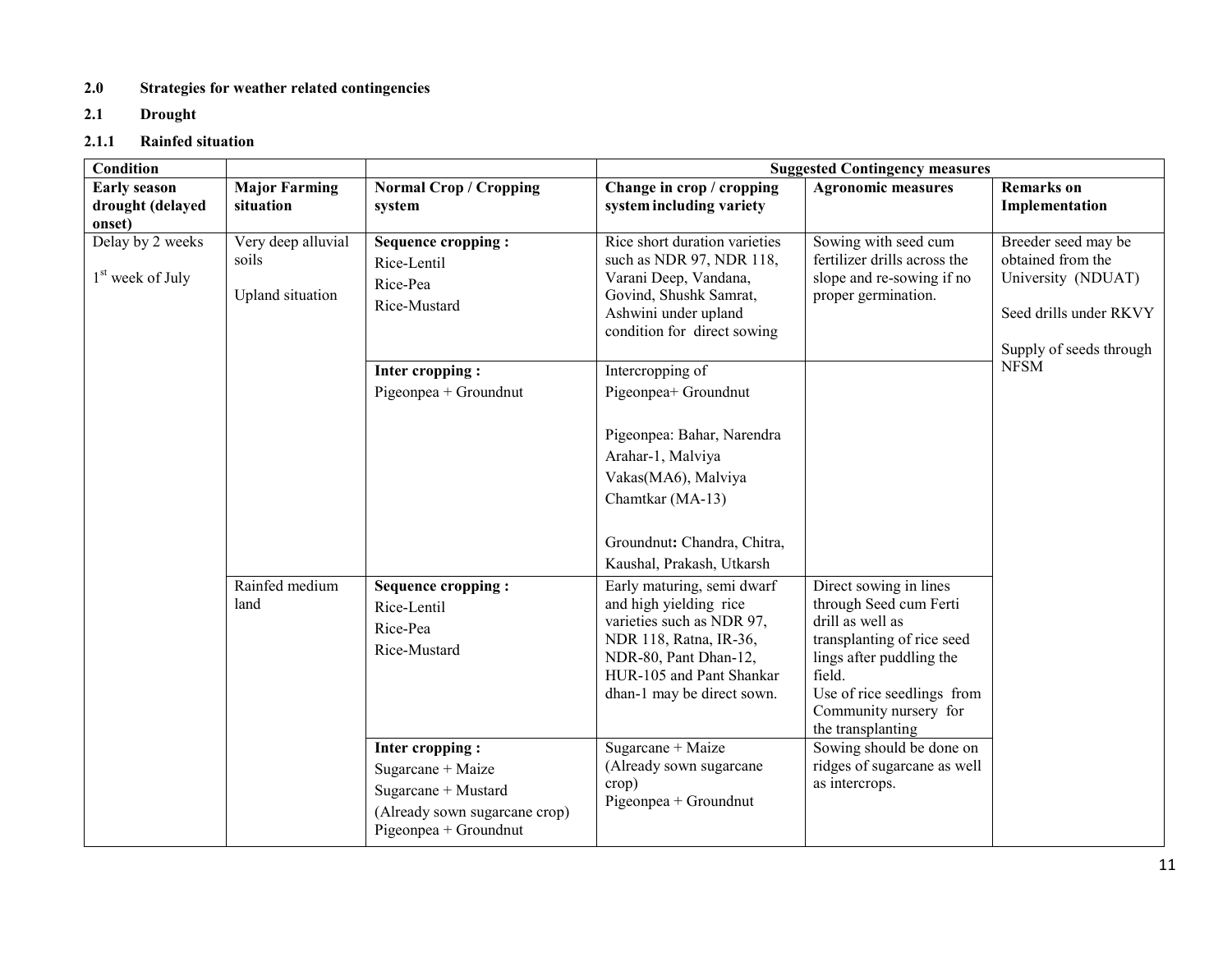|  | Rainfed lowland | Sequence of cropping:<br>Rice-Lentil<br>Rice-Pea<br>Rice-Mustard | Water stagnation is up to 1m<br>depth:<br>Transplanting with tall rice<br>varieties MTU-7029 and<br>BPT-5204 may be<br>transplanted with the onset of<br>first shower<br>Water stagnation is more than<br>1m: Transplanting with<br>NDR-8002, Jalmagana,<br>Madhukar, Jal Priya, Jal<br>Nidhi, Bar Avarodhi | Transplanting of rice seed<br>lings should be completed<br>before $15th$ of July<br>through community base<br>nursery |  |
|--|-----------------|------------------------------------------------------------------|-------------------------------------------------------------------------------------------------------------------------------------------------------------------------------------------------------------------------------------------------------------------------------------------------------------|-----------------------------------------------------------------------------------------------------------------------|--|
|--|-----------------|------------------------------------------------------------------|-------------------------------------------------------------------------------------------------------------------------------------------------------------------------------------------------------------------------------------------------------------------------------------------------------------|-----------------------------------------------------------------------------------------------------------------------|--|

| <b>Condition</b>                                  |                                                 |                                                                      |                                                                                                                                                                                                   | <b>Suggested Contingency measures</b>                                                                                                                                                                                |                                                                                                                                    |
|---------------------------------------------------|-------------------------------------------------|----------------------------------------------------------------------|---------------------------------------------------------------------------------------------------------------------------------------------------------------------------------------------------|----------------------------------------------------------------------------------------------------------------------------------------------------------------------------------------------------------------------|------------------------------------------------------------------------------------------------------------------------------------|
| <b>Early season</b><br>drought (delayed<br>onset) | <b>Major Farming</b><br>situation               | <b>Normal Crop/cropping</b><br>system                                | Change in crop/cropping<br>system                                                                                                                                                                 | <b>Agronomic measures</b>                                                                                                                                                                                            | <b>Remarks</b> on<br>Implementation                                                                                                |
| Delay by 4 weeks<br>$3rd$ week of July            | Very deep alluvial<br>soils<br>Upland situation | <b>Sequence cropping:</b><br>Rice-Lentil<br>Rice-Pea<br>Rice-Mustard | Rice short duration varieties<br>such as NDR 97, NDR 118,<br>Varani Deep, Vandana,<br>Govind, Shushk Samrat,<br>Ashwini under upland<br>condition as direct sowing                                | Sowing with seed cum<br>ferti drills across the<br>slope and re-sowing if<br>no proper germination.<br>Soil moisture<br>conservation practices<br>such as soil mulching<br>with sugarcane leaves<br>may be utilized. | Breeder seed may be<br>obtained from the<br>University (NDUAT)<br>Seed drills under RKVY<br>Supply of seeds through<br><b>NFSM</b> |
|                                                   |                                                 | Inter cropping:<br>$Pigeonpea + Groundnut$                           | Intercropping of<br>Pigeonpea+ Groundnut<br>Pigeonpea: Bahar, Narendra<br>Arahar-1, Malviya<br>Vakas(MA6), Malviya<br>Chamtkar (MA13)<br>Groundnut- Chandra, Chitra,<br>Kaushal, Prakash, Utkarsh |                                                                                                                                                                                                                      |                                                                                                                                    |
|                                                   | Rainfed medium land                             | Sequence cropping :<br>Rice-Lentil<br>Rice-Pea                       | Early maturing, semi dwarf and<br>high yielding rice varieties<br>such as NDR 97, NDR 118,<br>Ratna, IR-36, NDR-80, Pant                                                                          | Sowing with seed cum<br>ferti drills and re-sowing<br>if no proper germination.                                                                                                                                      |                                                                                                                                    |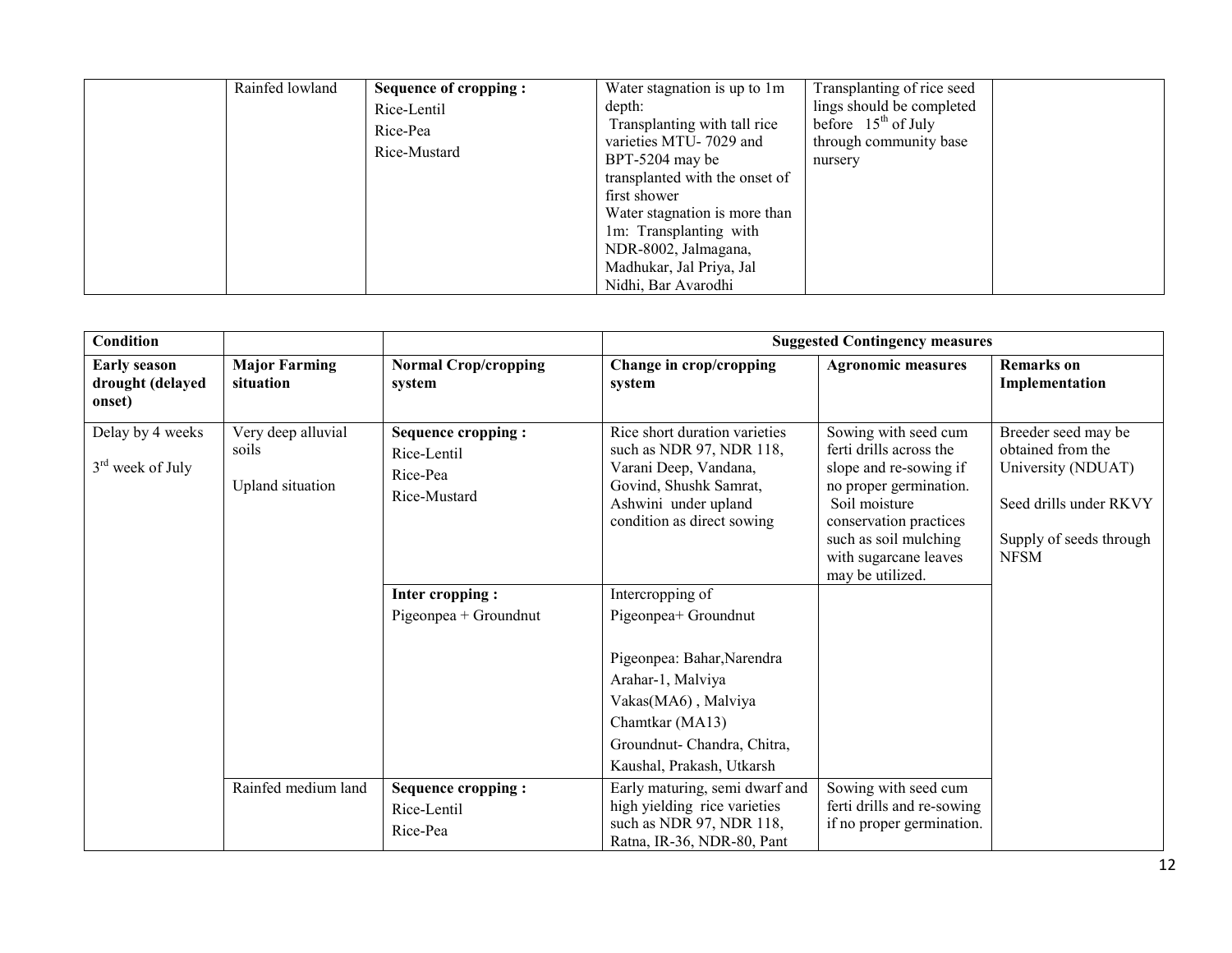|                  | Rice-Mustard                                                                                                          | Dhan-12, HUR-105 and Pant<br>Shankar dhan-1 may be direct<br>sown.                                                                                                                                                                                                                                         | Weed management<br>through dry land weeder<br>& also through<br>weedicides.                                                 |
|------------------|-----------------------------------------------------------------------------------------------------------------------|------------------------------------------------------------------------------------------------------------------------------------------------------------------------------------------------------------------------------------------------------------------------------------------------------------|-----------------------------------------------------------------------------------------------------------------------------|
|                  | Inter cropping:<br>Sugarcane + Maize<br>Sugarcane + Mustard<br>(Already sown sugarcane crop)<br>Pigeonpea + Groundnut | Sugarcane + Maize<br>(Already sown sugarcane crop)<br>$Pigeonpea + Groundnut$                                                                                                                                                                                                                              | Sowing should be done<br>on ridges of main as<br>well as intercrops.                                                        |
| Rainfed low land | Sequence cropping:<br>Rice-Lentil<br>Rice-Pea<br>Rice-Mustard                                                         | Water stagnation is up to 1m<br>depth:<br>Transplanting with tall rice<br>varieties MTU-7029 and BPT-<br>5204 may be transplanted with<br>the onset of first shower<br>Water stagnation is more than<br>1m: Transplanting with NDR-<br>8002, Jalmagana, Madhukar,<br>Jal Priya, Jal Nidhi, Bar<br>Avarodhi | Transplanting of rice<br>seed lings should be<br>started with the onset of<br>the monsoon through<br>community base nursery |

| Condition                                          |                                                 |                                                               |                                                                                                                                                                                                                                                      | <b>Suggested Contingency measures</b>                           |                                                                                                                                    |
|----------------------------------------------------|-------------------------------------------------|---------------------------------------------------------------|------------------------------------------------------------------------------------------------------------------------------------------------------------------------------------------------------------------------------------------------------|-----------------------------------------------------------------|------------------------------------------------------------------------------------------------------------------------------------|
| <b>Early season</b><br>drought (delayed<br>onset)  | <b>Major Farming</b><br>situation               | <b>Normal Crop/cropping</b><br>system                         | Change in crop/cropping<br>system                                                                                                                                                                                                                    | <b>Agronomic measures</b>                                       | <b>Remarks</b> on<br>Implementation                                                                                                |
| Delay by 6 weeks<br>1 <sup>st</sup> week of August | Very deep alluvial<br>soils<br>Upland situation | Sequence cropping:<br>Rice-Lentil<br>Rice-Pea<br>Rice-Mustard | The area of Maharajganj comes<br>under tarai belt where rainfall is<br>not delayed upto this extant.<br>However, under the delayed<br>situation pearl millet could be<br>sown as a substitute for rice.<br>Pearl millet: WCC 75, Raj 171,<br>Pusa 23 |                                                                 | Breeder seed may be<br>obtained from the<br>University (NDUAT)<br>Seed drills under RKVY<br>Supply of seeds through<br><b>NFSM</b> |
|                                                    |                                                 | Inter cropping system<br>Pigeonpea + Groundnut                | Intercropping of<br>Pigeonpea+ Pearl millet                                                                                                                                                                                                          | Sowing of both<br>Pigeonpea + Pearl<br>millet should be done on |                                                                                                                                    |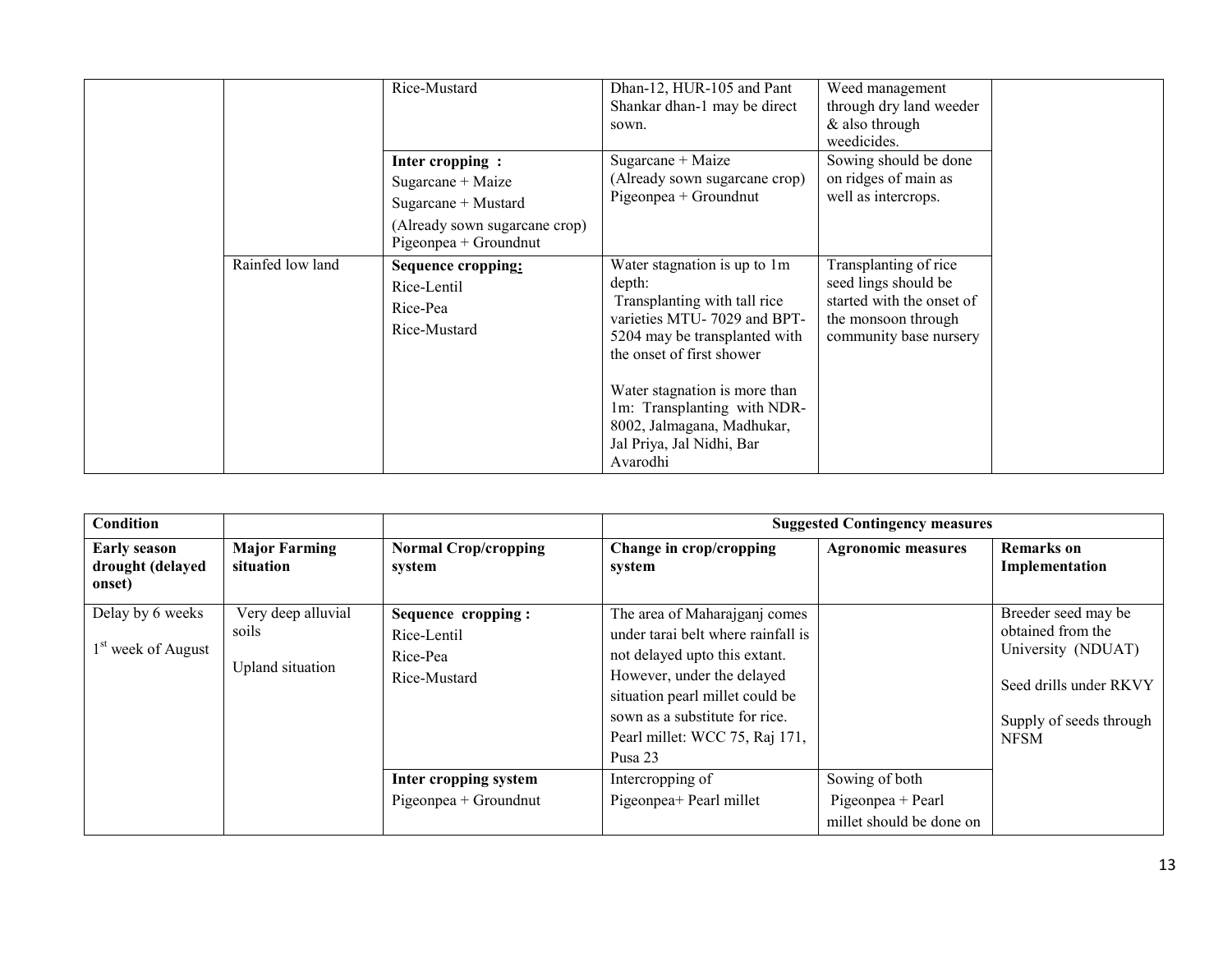|                     |                                                                                                                       |                                                                                                                                                                                                                                                                                                            | ridges only.                                                                                                              |                                                                                                                                    |
|---------------------|-----------------------------------------------------------------------------------------------------------------------|------------------------------------------------------------------------------------------------------------------------------------------------------------------------------------------------------------------------------------------------------------------------------------------------------------|---------------------------------------------------------------------------------------------------------------------------|------------------------------------------------------------------------------------------------------------------------------------|
| Rainfed medium land | Sequence cropping :<br>Rice-Lentil<br>Rice-Pea<br>Rice-Mustard                                                        | The area of Maharajganj comes<br>under tarai belt where rainfall is<br>not delayed upto this extant.<br>However, under the delayed<br>situation pearl millet could be<br>sown as a substitute for rice.<br>Pearl millet: WCC 75, Raj<br>171, Pusa 23                                                       |                                                                                                                           | Breeder seed may be<br>obtained from the<br>University (NDUAT)<br>Seed drills under RKVY<br>Supply of seeds through<br><b>NFSM</b> |
|                     | Inter cropping:<br>Sugarcane + Maize<br>Sugarcane + Mustard<br>(Already sown sugarcane crop)<br>Pigeonpea + Groundnut | Pigeonpea + Pearl millet                                                                                                                                                                                                                                                                                   | Sowing should be done<br>on ridges of main as well<br>as intercrops.                                                      |                                                                                                                                    |
| Rainfed low land    | <b>Sequence cropping:</b><br>Rice-Lentil<br>Rice-Pea<br>Rice-Mustard                                                  | Water stagnation is up to 1m<br>depth:<br>Transplanting with tall rice<br>varieties MTU-7029 and BPT-<br>5204 may be transplanted with<br>the onset of first shower<br>Water stagnation is more than<br>1m: Transplanting with NDR-<br>8002, Jalmagana, Madhukar,<br>Jal Priya, Jal Nidhi, Bar<br>Avarodhi | Transplanting of rice<br>seed lings should be<br>completed up to $10^{th}$ of<br>August through<br>community base nursery |                                                                                                                                    |

| $\complement$ ondition                     |                                   |                             | <b>Suggested Contingency measures</b> |                    |                              |
|--------------------------------------------|-----------------------------------|-----------------------------|---------------------------------------|--------------------|------------------------------|
| Early season<br>drought (delayed<br>onset) | <b>Major Farming</b><br>situation | Normal Crop/cropping system | Change in crop/cropping<br>system     | Agronomic measures | Remarks on<br>Implementation |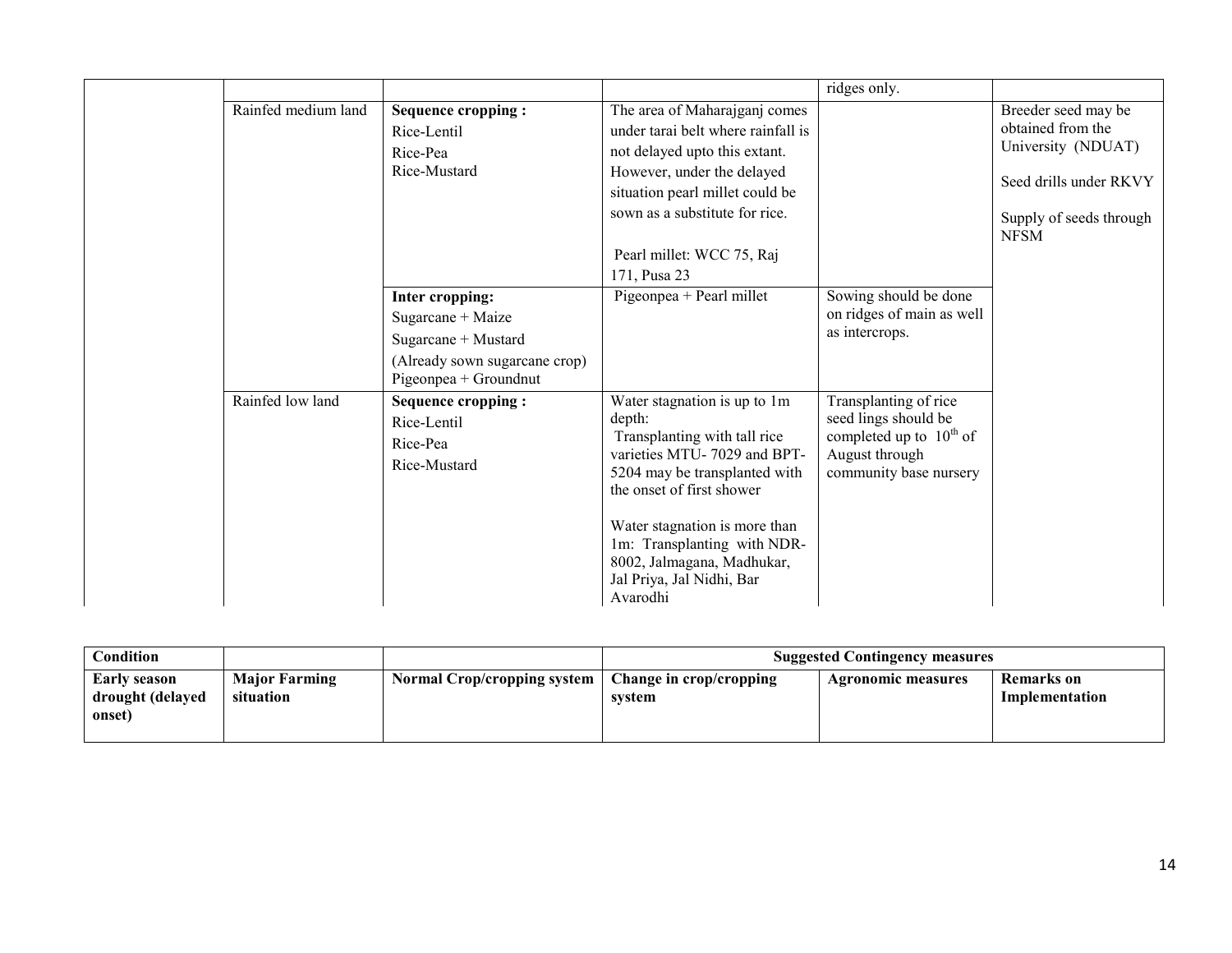| Delay by 8 weeks<br>3 <sup>rd</sup> week of August | Very deep alluvial<br>soils<br><b>Upland</b> situation | <b>Sequence cropping:</b><br>Rice-Lentil<br>Rice-Pea<br>Rice-Mustard                                                  | The area of Maharajganj comes<br>under tarai belt where rainfall is<br>not delayed up to this extant.<br>However, under the delayed<br>situation pearl millet could be<br>sown as a substitute for rice.                                              | Sowing of pearl millet<br>on ridges may be<br>recommended for upland<br>area for grain as well as<br>fodder crop.                                                     | Breeder seed may be<br>obtained from the<br>University (NDUAT)<br>Seed drills under RKVY<br>Supply of seeds through<br><b>NFSM</b> |
|----------------------------------------------------|--------------------------------------------------------|-----------------------------------------------------------------------------------------------------------------------|-------------------------------------------------------------------------------------------------------------------------------------------------------------------------------------------------------------------------------------------------------|-----------------------------------------------------------------------------------------------------------------------------------------------------------------------|------------------------------------------------------------------------------------------------------------------------------------|
|                                                    |                                                        |                                                                                                                       | Pearl millet: WCC 75, Raj 171,<br>Pusa 23                                                                                                                                                                                                             |                                                                                                                                                                       |                                                                                                                                    |
|                                                    |                                                        | Inter cropping:<br>Pigeonpea + Groundnut                                                                              | Intercropping of<br>Pigeonpea+ pearl millet                                                                                                                                                                                                           | Sowing of both<br>Pigeonpea + pearl millet<br>should be done on ridges<br>only.                                                                                       |                                                                                                                                    |
|                                                    | Rainfed medium land                                    | <b>Sequence cropping:</b><br>Rice-Lentil<br>Rice-Pea<br>Rice-Mustard                                                  | The area of Maharajganj comes<br>under tarai belt where rainfall is<br>not delayed upto this extant.<br>However, under the delayed<br>situation pearl millet could be<br>sown as a substitute for rice.<br>Pearl millet : WCC 75, Raj<br>171, Pusa 23 | Weed management<br>through dryland weeder<br>$&$ Thinning of<br>population in case of<br>pearl millet grown for<br>grain purpose only,<br>Surface water<br>management |                                                                                                                                    |
|                                                    |                                                        | Inter cropping:<br>Sugarcane + Maize<br>Sugarcane + Mustard<br>(Already sown sugarcane crop)<br>Pigeonpea + Groundnut | Pigeonpea + Pearl millet                                                                                                                                                                                                                              | Sowing should be done<br>on ridges of main as<br>well as intercrops.                                                                                                  |                                                                                                                                    |
|                                                    | Rainfed low land                                       | Sequence cropping:<br>Rice-Lentil<br>Rice-Pea<br>Rice-Mustard                                                         | Water stagnation is up to 1m<br>depth:<br>Transplanting with tall rice<br>varieties MTU-7029 and BPT-<br>5204 may be transplanted with<br>the onset of first shower<br>Water stagnation is more than<br>1m: Transplanting with NDR-                   | Transplanting of rice<br>seed lings should be<br>completed before 25 <sup>th</sup> of<br>August through<br>community based<br>nursery                                 |                                                                                                                                    |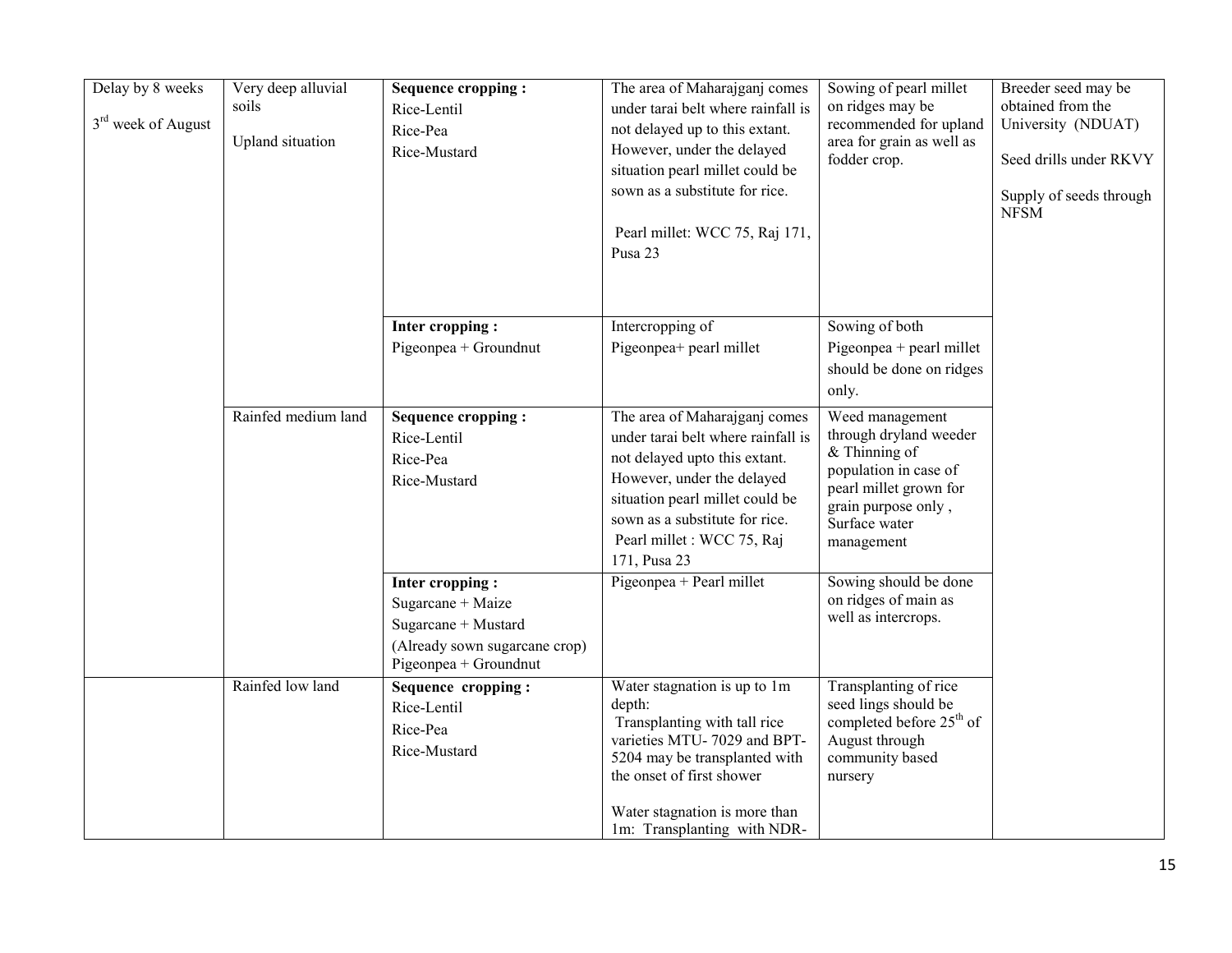|  | 8002, Jalmagana, Madhukar,<br>Jal Priya, Jal Nidhi, Bar<br>Avarodhi |  |
|--|---------------------------------------------------------------------|--|
|  |                                                                     |  |

| <b>Condition</b>                                                                                                   |                                                 |                                                               |                                                                                                                                                                                                                                     | <b>Suggested Contingency measures</b>                              |                                     |
|--------------------------------------------------------------------------------------------------------------------|-------------------------------------------------|---------------------------------------------------------------|-------------------------------------------------------------------------------------------------------------------------------------------------------------------------------------------------------------------------------------|--------------------------------------------------------------------|-------------------------------------|
| Early season drought<br>(Normal onset)                                                                             | <b>Major Farming</b><br>situation               | <b>Normal Crop/cropping</b><br>system                         | Crop management                                                                                                                                                                                                                     | Soil nutrient &<br>moisture conservation<br>measures               | <b>Remarks</b> on<br>Implementation |
| Normal onset followed<br>by 15-20 days dry spell<br>after sowing leading to<br>poor germination/crop<br>stand etc. | Very deep alluvial<br>soils<br>Upland situation | Sequence cropping:<br>Rice-Lentil<br>Rice-Pea<br>Rice-Mustard | Use of drought tolerant<br>varieties (NDR 97, Vandana<br>and Govind) Shushk Samrat,<br>Gap filling or re-sowing of<br>crop, as per need<br>Use of dust mulch/straw<br>mulch,<br>Intercultivation                                    | Use of additional N<br>@10kg/ha,<br>Conservation furrow            |                                     |
|                                                                                                                    |                                                 | Inter cropping:<br>Pigeonpea + Groundnut                      | Earthting up in Pigeonpea,<br>Thinning to maintain proper<br>distance between the plants,<br>Gap filling and re-sowing of<br>crops as per need                                                                                      | Conservation tillage,<br>Spray of 2% urea as<br>foliar application |                                     |
|                                                                                                                    | Rainfed medium land                             | Sequence cropping:<br>Rice-Lentil<br>Rice-Pea<br>Rice-Mustard | Gap filling or re-sowing<br>of crops if needed.<br>Use of drought<br>resistant/tolerant rice<br>varieties.<br>Re transplanting of rice<br>seedlings from community<br>nursery<br>Use of dust mulch/straw<br>mulch, Intercultivation | Use of additional N<br>$@10$ kg/ha<br>Conservation furrow          |                                     |
|                                                                                                                    | Rainfed low land                                | Sequence cropping:<br>Rice-Lentil<br>Rice-Pea<br>Rice-Mustard | Gap filling or re-sowing of<br>crop, as per need.<br>Use of dust mulch/straw<br>mulch                                                                                                                                               | Use of additional N<br>@10kg/ha<br>Conservation furrow             |                                     |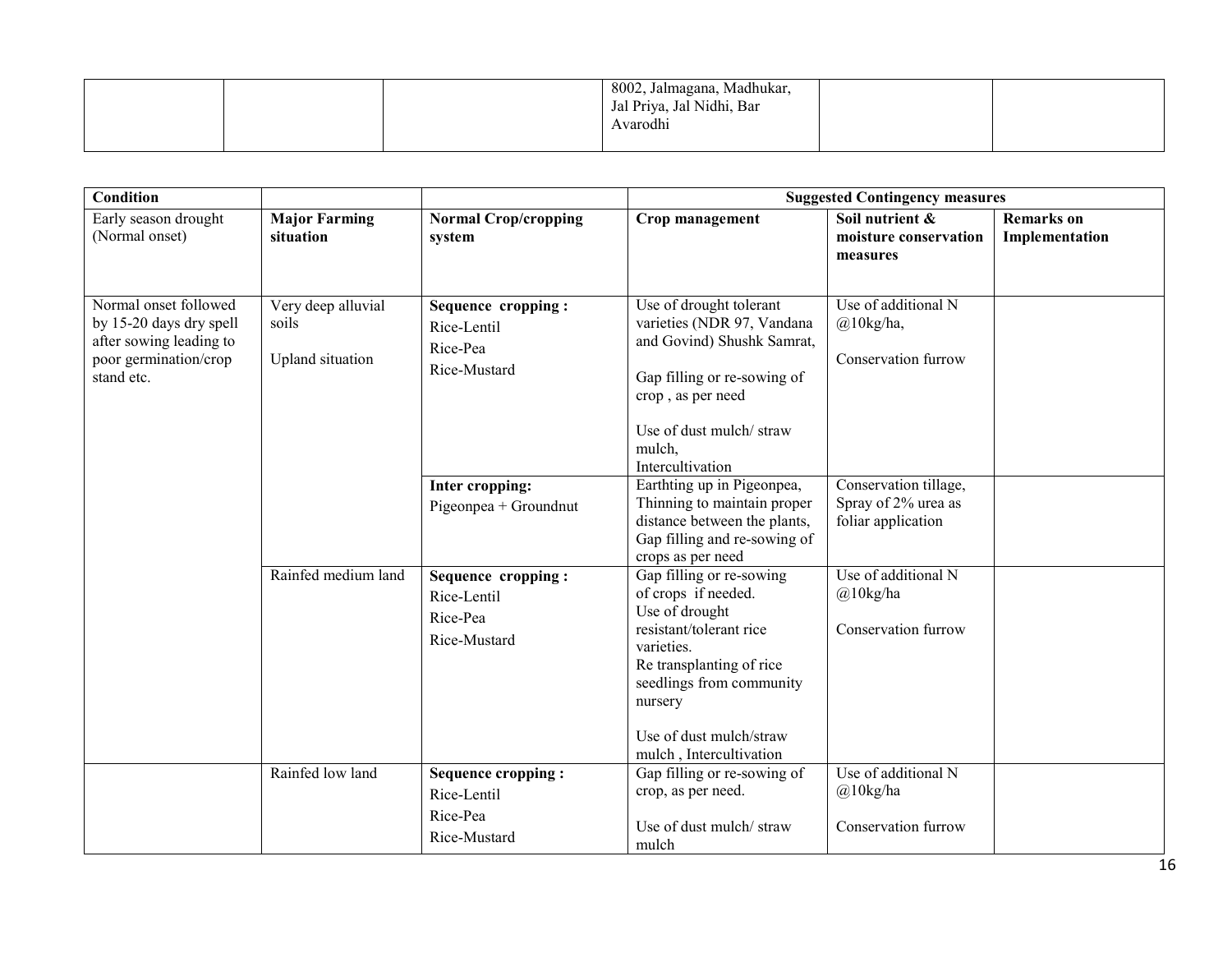|  | Re transplanting from    |  |
|--|--------------------------|--|
|  | community nursery as and |  |
|  | when rains received.     |  |

| <b>Condition</b><br><b>Suggested Contingency measures</b>                                        |                                                  |                                                                                                           |                                                                                                                                                                                                               |                                                                                                                                                                                   |                                     |
|--------------------------------------------------------------------------------------------------|--------------------------------------------------|-----------------------------------------------------------------------------------------------------------|---------------------------------------------------------------------------------------------------------------------------------------------------------------------------------------------------------------|-----------------------------------------------------------------------------------------------------------------------------------------------------------------------------------|-------------------------------------|
| Mid season drought<br>(long dry spell,<br>consecutive 2 weeks<br>rainless $(>2.5$ mm)<br>period) | <b>Major Farming</b><br>situation                | <b>Normal Crop/cropping</b><br>system                                                                     | Crop management                                                                                                                                                                                               | Soil nutrient &<br>moisture conservation<br>measures                                                                                                                              | <b>Remarks</b> on<br>Implementation |
| At vegetative stage                                                                              | Very deep alluvial<br>soils<br>Uplands situation | Sequence cropping:<br>Rice-Lentil<br>Rice-Pea<br>Rice-Mustard<br>Inter cropping:<br>Pigeonpea + Groundnut | Life saving irrigation, if<br>possible,<br>Dust/straw mulch,<br>Thinning,<br>Intercultivation<br>Earthting up in Pigeonpea and<br>thinning of Groundnut to<br>maintain proper distance<br>between the plants. | Use of additional N<br>$\omega$ 10kg/ha<br>Spray of 2% urea as<br>foliar application<br>Conservation furrow<br>Conservation tillage,<br>Spray of 2% urea as<br>foliar application |                                     |
|                                                                                                  | Rainfed medium land                              | <b>Sequence cropping:</b><br>Rice-Lentil<br>Rice-Pea<br>Rice-Mustard                                      | Life saving irrigation possible<br>if<br>Dust/straw mulch,<br>Thinning,<br>Intercultivation                                                                                                                   | Use of additional N<br>$(a)$ 10kg/ha,<br>Spray of 2% urea as<br>foliar application,<br>Conservation furrow                                                                        |                                     |
|                                                                                                  | Rainfed low land                                 | Sequence cropping:<br>Rice-Lentil<br>Rice-Pea<br>Rice-Mustard                                             | Life saving irrigation,<br>Dust/straw mulch,<br>Thinning,<br>Intercultivation                                                                                                                                 | Use of additional N<br>$(a)$ 10kg/ha,<br>Spray of 2% urea as<br>foliar application,<br>Conservation furrow                                                                        |                                     |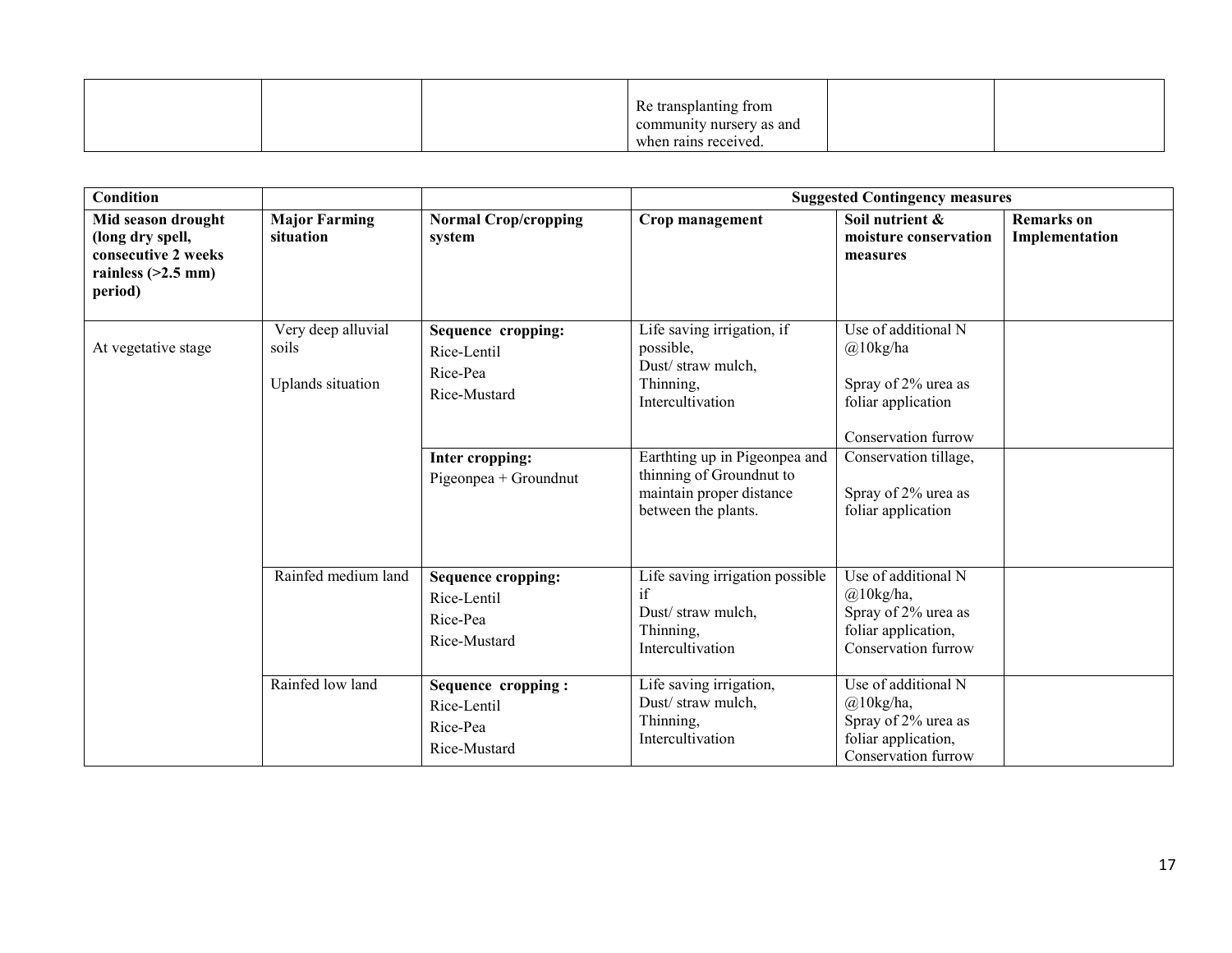| <b>Condition</b>                          |                                                 |                                                               | <b>Suggested Contingency measures</b>                                                             |                                                                                                                                                                                                                                                  |                                     |  |
|-------------------------------------------|-------------------------------------------------|---------------------------------------------------------------|---------------------------------------------------------------------------------------------------|--------------------------------------------------------------------------------------------------------------------------------------------------------------------------------------------------------------------------------------------------|-------------------------------------|--|
| Mid season<br>drought (long dry<br>spell) | <b>Major Farming</b><br>situation               | <b>Normal Crop/cropping</b><br>system                         | <b>Crop Management</b>                                                                            | Soil nutrient &<br>moisture conservation<br>measures                                                                                                                                                                                             | <b>Remarks</b> on<br>Implementation |  |
| At flowering/<br>fruiting stage           | Very deep alluvial<br>soils<br>Upland situation | Sequence cropping;<br>Rice-Lentil<br>Rice-Pea<br>Rice-Mustard | Life saving irrigation, If<br>possible                                                            | 1) Spraying of 2% urea<br>as foliar application.<br>2) KCl Spray                                                                                                                                                                                 | Linkage to NREGS $&$<br><b>CLDP</b> |  |
|                                           |                                                 | Inter cropping:<br>Pigeonpea + Groundnut                      | If there is no winter rain, give<br>light irrigation to Pigeonpea<br>crop                         | 1) Spraying of 2% urea<br>as foliar application.<br>2) KCl Spray                                                                                                                                                                                 |                                     |  |
|                                           | Rainfed medium land                             | Sequence cropping:<br>Rice-Lentil<br>Rice-Pea<br>Rice-Mustard | Life saving irrigation to rice $-$<br>one or two depending upon<br>availability of water in canal | 1) Spraying of 2% urea<br>as foliar application.<br>2) KCl Spray                                                                                                                                                                                 |                                     |  |
|                                           | Rainfed low land                                | Sequence cropping:<br>Rice-Lentil<br>Rice-Pea<br>Rice-Mustard | Life saving irrigation, if<br>possible,<br>Dust/ straw mulch,<br>Thinning,<br>Intercultivation    | Use of additional N<br>$@10$ kg/ha<br>Spray of 2% urea as<br>foliar application<br>Conservation furrow<br>Use of Azetobactor/<br>Azospirilum<br>Use of Blue Green Algee<br>$@12.5$ kg/ha after<br>3-4 days of transplanting<br>of rice seedlings |                                     |  |

| ondition |  | measure<br>. .ontingency<br>$\mathbf{MDP}^{\alpha}$<br>$.$ ra $\bm{r}$<br>-- |
|----------|--|------------------------------------------------------------------------------|
|          |  |                                                                              |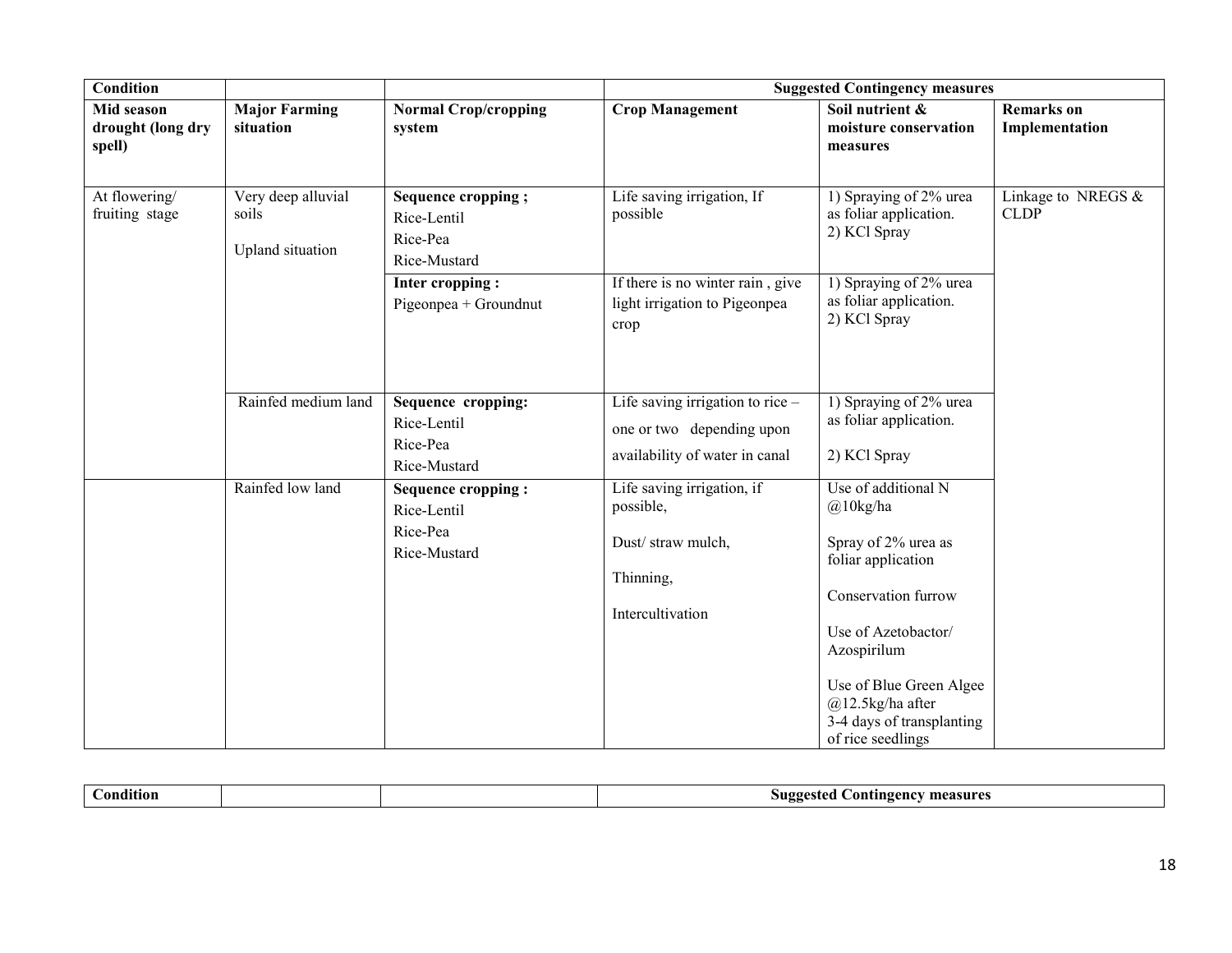| <b>Terminal drought</b><br>(Early withdrawal<br>of monsoon) | <b>Major Farming</b><br>situation                | <b>Normal Crop/cropping</b><br>system                         | <b>Crop Management</b>                                                                                         | <b>Rabi Crop planning</b>                                                                                                                                                                                                                | <b>Remarks</b> on<br>Implementation |
|-------------------------------------------------------------|--------------------------------------------------|---------------------------------------------------------------|----------------------------------------------------------------------------------------------------------------|------------------------------------------------------------------------------------------------------------------------------------------------------------------------------------------------------------------------------------------|-------------------------------------|
|                                                             | Very deep alluvial<br>soils<br>Uplands situation | Sequence cropping:<br>Rice-Lentil<br>Rice-Pea<br>Rice-Mustard | Dust/ straw mulch,<br>Intercultivation, Defoliate older<br>leaves,<br>Harvesting at physiological<br>maturity. | Toria (Bhavani&<br>Type-9)/Agati mustard<br>may be sown during<br>last week of September<br>to middle of October.                                                                                                                        | Linkage to NREGS $&$<br><b>CLDP</b> |
|                                                             |                                                  | Inter cropping:<br>Pigeonpea + Groundnut                      | Harvesting at physiological<br>1)<br>maturity<br>Life saving irrigation,<br>2)<br>if possible to Pigeonpea     | 1) Spraying of 2% urea<br>as foliar application.<br>2) KCl Spray                                                                                                                                                                         |                                     |
|                                                             | Rainfed medium land                              | Sequence cropping:<br>Rice-Lentil<br>Rice-Pea<br>Rice-Mustard | Dust/ straw mulch,<br>Intercultivation, Defoliate older<br>leaves,<br>Harvesting at physiological<br>maturity. | Toria(Bhavani& Type-<br>9) /Agati mustard may<br>be sown during last<br>week of September to<br>middle of October.                                                                                                                       |                                     |
|                                                             | Rainfed low land                                 | Sequence cropping;<br>Rice-Lentil<br>Rice-Pea<br>Rice-Mustard | Dust/ straw mulch,<br>Intercultivation,<br>Defoliate older leaves,<br>Harvesting at physiological<br>maturity. | Use of Azetobactor/<br>Azospirilum,<br>Use of Blue Green<br>Algee @12.5kg/ha<br>after 3-4 days of<br>transplanting<br>of rice seedlings,<br>Toria/Agati mustard<br>may be sown during<br>last week of September<br>to middle of October. |                                     |

#### 2.1.2 Drought - Irrigated situation

| $\complement$ ondition $\char`$ |                      |                             | <b>Suggested Contingency measures</b> |                    |                      |  |
|---------------------------------|----------------------|-----------------------------|---------------------------------------|--------------------|----------------------|--|
|                                 | <b>Major Farming</b> | <b>Normal Crop/cropping</b> | Change in crop/cropping               | Agronomic measures | <b>Remarks</b> on    |  |
|                                 | situation            | svstem                      | system                                |                    | Implementation       |  |
| Delayed release of              | Very deep to medium  | Sequence cropping:          | Rice short duration varieties         | Community nursery. | Breeder seed will be |  |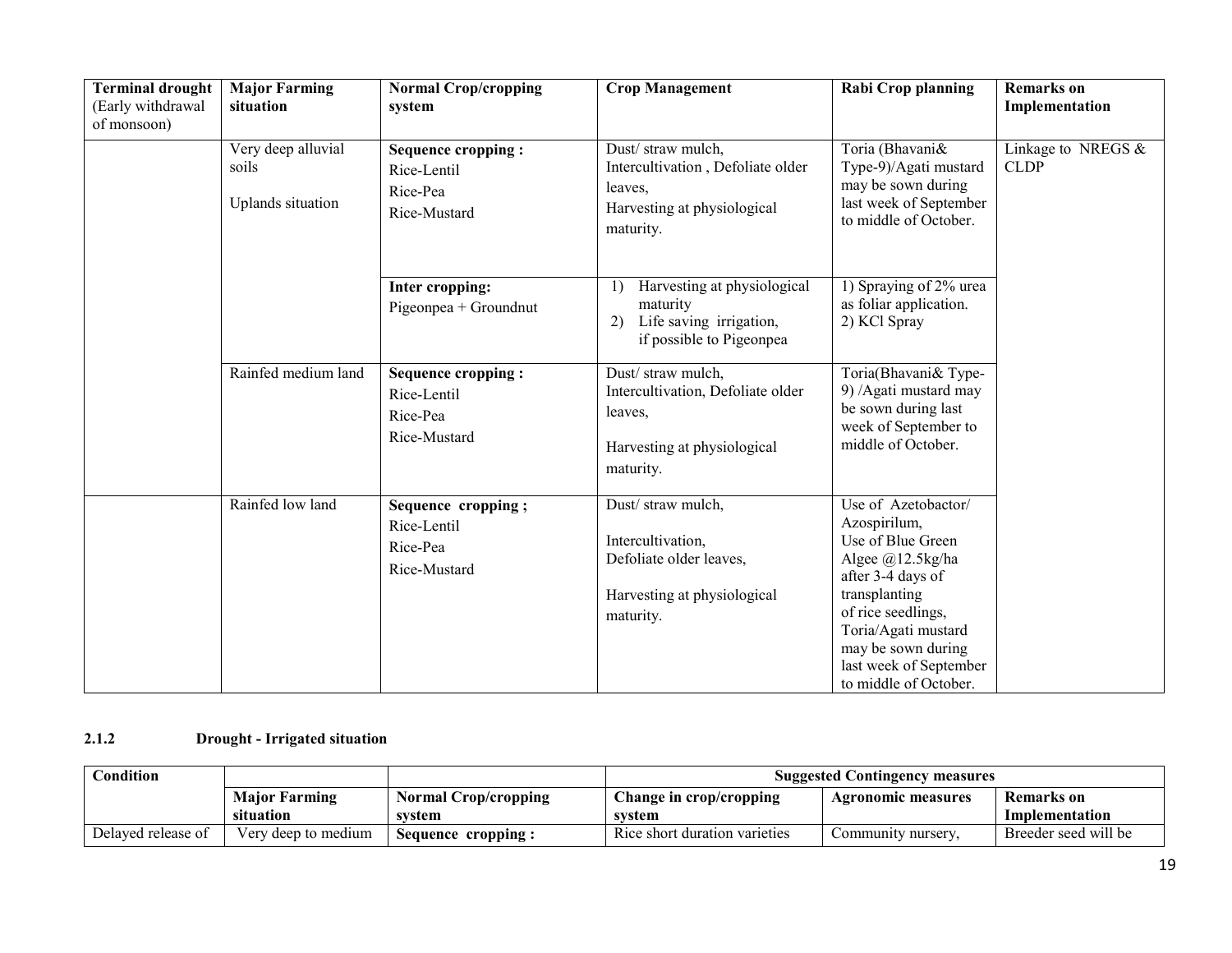| Condition                              |                                         |                                                                     |                                                                                                                                                                                                              | <b>Suggested Contingency measures</b>                                                                                           |                                                                                                          |
|----------------------------------------|-----------------------------------------|---------------------------------------------------------------------|--------------------------------------------------------------------------------------------------------------------------------------------------------------------------------------------------------------|---------------------------------------------------------------------------------------------------------------------------------|----------------------------------------------------------------------------------------------------------|
|                                        | <b>Major Farming</b><br>situation       | <b>Normal Crop/cropping</b><br>system                               | Change in crop/cropping<br>system                                                                                                                                                                            | <b>Agronomic measures</b>                                                                                                       | <b>Remarks</b> on<br>Implementation                                                                      |
| water in canals due<br>to low rainfall | land alluvial soils                     | Rice-Wheat<br>Rice-Pea<br>Rice-Mustard                              | such as NDR 97, NDR 118,<br>Varani Deep, Vandana,<br>Govind, Shushk Samrat,<br>Ashwini may be transplanted<br>from community nursery.                                                                        | Direct seeding in small<br>beds. Use of micro-<br>irrigation systems <i>viz</i> .<br>sprinkler & sub-surface<br>irrigation.     | supplied by BHU and<br>NDAUT, Faizabad.<br>Seed drills under<br>RKVY and supply of<br>seeds through NFSM |
|                                        | Very deep to low land<br>alluvial soils | <b>Sequence cropping:</b><br>Rice-Wheat<br>Rice-Pea<br>Rice-Mustard | Tall rice varieties such as<br>Swarna, Cross-116, Mtu-7029<br>and BPT-5204 may be<br>transplanted with the onset of<br>first shower or with the<br>availability of first irrigation<br>water from the canal. | Transplanting of rice<br>seed lings should be<br>completed before 15 <sup>th</sup><br>of July through<br>community base nursery |                                                                                                          |

| <b>Condition</b>                                                                       |                                                                |                                                                     |                                                                                                                                                                                                                                             | <b>Suggested Contingency measures</b>                                                             |                                                                                                                               |
|----------------------------------------------------------------------------------------|----------------------------------------------------------------|---------------------------------------------------------------------|---------------------------------------------------------------------------------------------------------------------------------------------------------------------------------------------------------------------------------------------|---------------------------------------------------------------------------------------------------|-------------------------------------------------------------------------------------------------------------------------------|
|                                                                                        | <b>Major Farming</b><br>situation                              | <b>Normal Crop/cropping</b><br>system                               | Change in crop/cropping<br>system                                                                                                                                                                                                           | <b>Agronomic measures</b>                                                                         | <b>Remarks</b> on<br>Implementation                                                                                           |
| Non release of<br>water in canals<br>under delayed<br>onset of monsoon<br>in catchment | Very deep alluvial<br>soils<br>Medium land, canal<br>irrigated | Sequence cropping;<br>Rice-Wheat<br>Rice-Pea<br>Rice-Mustard        | Early maturing, semi dwarf and<br>high yielding rice varieties<br>such as Saket-4, NDR 97, NDR<br>118, Govind, Ashwini, HUR-<br>105 and Pant shankar dhan-1<br>may be direct sown under<br>aerobic conditions with the<br>onset of monsoon. | Direct showing in lines<br>through Seed-cum Ferti<br>drill use of dust and<br>straw mulch.        | Breeder seed may be<br>obtained from the<br>University (NDUAT)<br>Seed drills under<br><b>RKVY</b><br>Supply of seeds through |
|                                                                                        | Very deep alluvial<br>soils<br>Low land, canal<br>irrigated    | <b>Sequence cropping:</b><br>Rice-Wheat<br>Rice-Pea<br>Rice-Mustard | Direct sowing of tall rice<br>varieties such as Type-3, Type-<br>23, Mahsoori and Swarna with<br>the onset of monsoon.                                                                                                                      | After heavy rainfall<br>transplanting may be<br>done with seedlings<br>from community<br>nursery. | <b>NFSM</b>                                                                                                                   |

| <b>Condition</b> |                   |                           | <b>Suggested Contingency</b><br>measures |                           |                   |
|------------------|-------------------|---------------------------|------------------------------------------|---------------------------|-------------------|
|                  | Maior.<br>Farming | Crop/cropping<br>Normal C | $\sim$<br>Change in crop/cropping        | <b>Agronomic measures</b> | <b>Remarks</b> on |
|                  | situation         | svstem                    | svstem                                   |                           | Implementation    |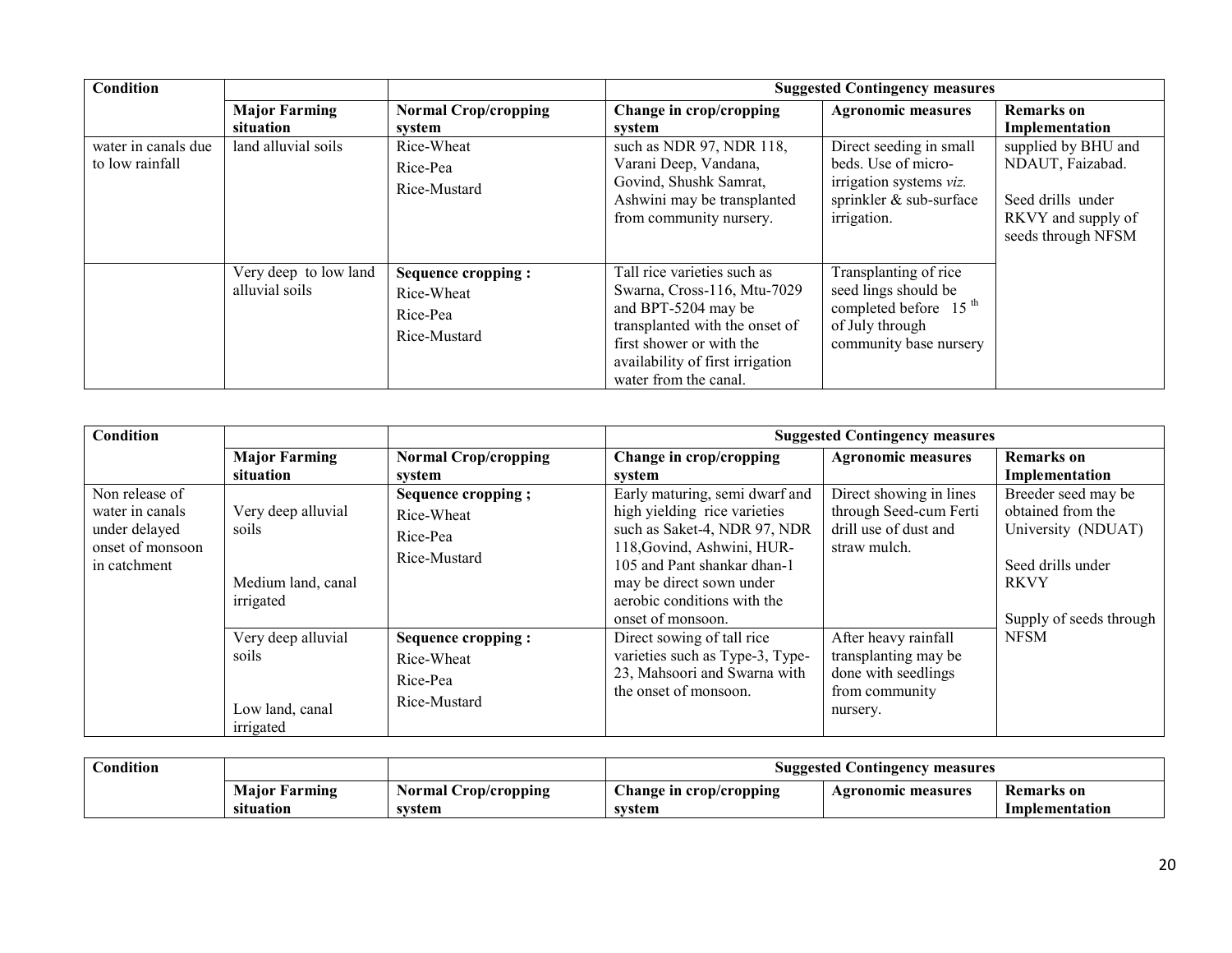| Condition                                                                            |                                                                      |                                                              | <b>Suggested Contingency measures</b>                                                                                                                                                                                                                                                                              |                           |                                                                                                                                  |
|--------------------------------------------------------------------------------------|----------------------------------------------------------------------|--------------------------------------------------------------|--------------------------------------------------------------------------------------------------------------------------------------------------------------------------------------------------------------------------------------------------------------------------------------------------------------------|---------------------------|----------------------------------------------------------------------------------------------------------------------------------|
|                                                                                      | <b>Major Farming</b>                                                 | <b>Normal Crop/cropping</b>                                  | Change in crop/cropping                                                                                                                                                                                                                                                                                            | <b>Agronomic measures</b> | <b>Remarks</b> on                                                                                                                |
|                                                                                      | situation                                                            | system                                                       | svstem                                                                                                                                                                                                                                                                                                             |                           | Implementation                                                                                                                   |
| Lack of inflows<br>into tanks due to<br>insufficient<br>/delayed onset of<br>monsoon | Very deep alluvial<br>soils<br>Medium & low land,<br>canal irrigated | Sequence cropping:<br>Rice-Wheat<br>Rice-Pea<br>Rice-Mustard | Early maturing, semi dwarf and<br>high yielding rice varieties<br>such as Saket-4, NDR 97, NDR<br>118, Govind, Ashwini, HUR-<br>105 and Pant shankar dhan-1<br>may be direct sown under<br>aerobic conditions with the<br>onset of monsoon.<br>If sowing of rice is not possible<br>than grow fodder crops such as | Conservation tillage.     | Breeder seed will be<br>supplied by BHU and<br>NDAUT, Faizabad.<br>Seed drills under<br>RKVY and supply of<br>seeds through NFSM |
|                                                                                      |                                                                      |                                                              | Sorghum and pearl millet.                                                                                                                                                                                                                                                                                          |                           |                                                                                                                                  |

| Condition                                                      |                                                                        |                                                              | <b>Suggested Contingency measures</b>                          |                                                                                                                     |                                                                                                                                  |
|----------------------------------------------------------------|------------------------------------------------------------------------|--------------------------------------------------------------|----------------------------------------------------------------|---------------------------------------------------------------------------------------------------------------------|----------------------------------------------------------------------------------------------------------------------------------|
|                                                                | <b>Major Farming</b>                                                   | <b>Normal Crop/cropping</b>                                  | Change in crop/cropping                                        | <b>Agronomic measures</b>                                                                                           | <b>Remarks</b> on                                                                                                                |
|                                                                | situation                                                              | system                                                       | svstem                                                         |                                                                                                                     | Implementation                                                                                                                   |
| Insufficient<br>groundwater<br>recharge due to low<br>rainfall | Very deep alluvial<br>soils<br>Medium $&$ low land,<br>canal irrigated | Sequence cropping:<br>Rice-Wheat<br>Rice-Pea<br>Rice-Mustard | Shift to pulses (black gram),<br>oilseeds (Sesame, Ground nut) | Direct seeding in small<br>beds. Use of micro-<br>irrigation systems viz.<br>sprinkler & sub-surface<br>irrigation. | Breeder seed will be<br>supplied by BHU and<br>NDAUT, Faizabad.<br>Seed drills under<br>RKVY and supply of<br>seeds through NFSM |

#### 2.2: Unusual rains (untimely, unseasonal etc) (for both rainfed and irrigated situations)

| <b>Condition</b>                                                        | Suggested contingency measure |                                           |                                         |                      |  |  |
|-------------------------------------------------------------------------|-------------------------------|-------------------------------------------|-----------------------------------------|----------------------|--|--|
| Continuous high rainfall in a<br>short span leading to water<br>logging | <b>Vegetative stage</b>       | <b>Flowering stage</b>                    | Crop maturity stage                     | Post harvest         |  |  |
| Rice                                                                    | Provide drainage              | Proper bunding, drain out excess<br>water | Harvesting at physiological<br>maturity | Shift to safer place |  |  |
| Wheat                                                                   | Provide drainage              | Proper bunding, drain out excess<br>water | Harvesting at physiological<br>maturity | Shift to safer place |  |  |
| Lentil                                                                  | Provide drainage              | Drain out excess water                    | Harvesting at physiological             | Shift to safer place |  |  |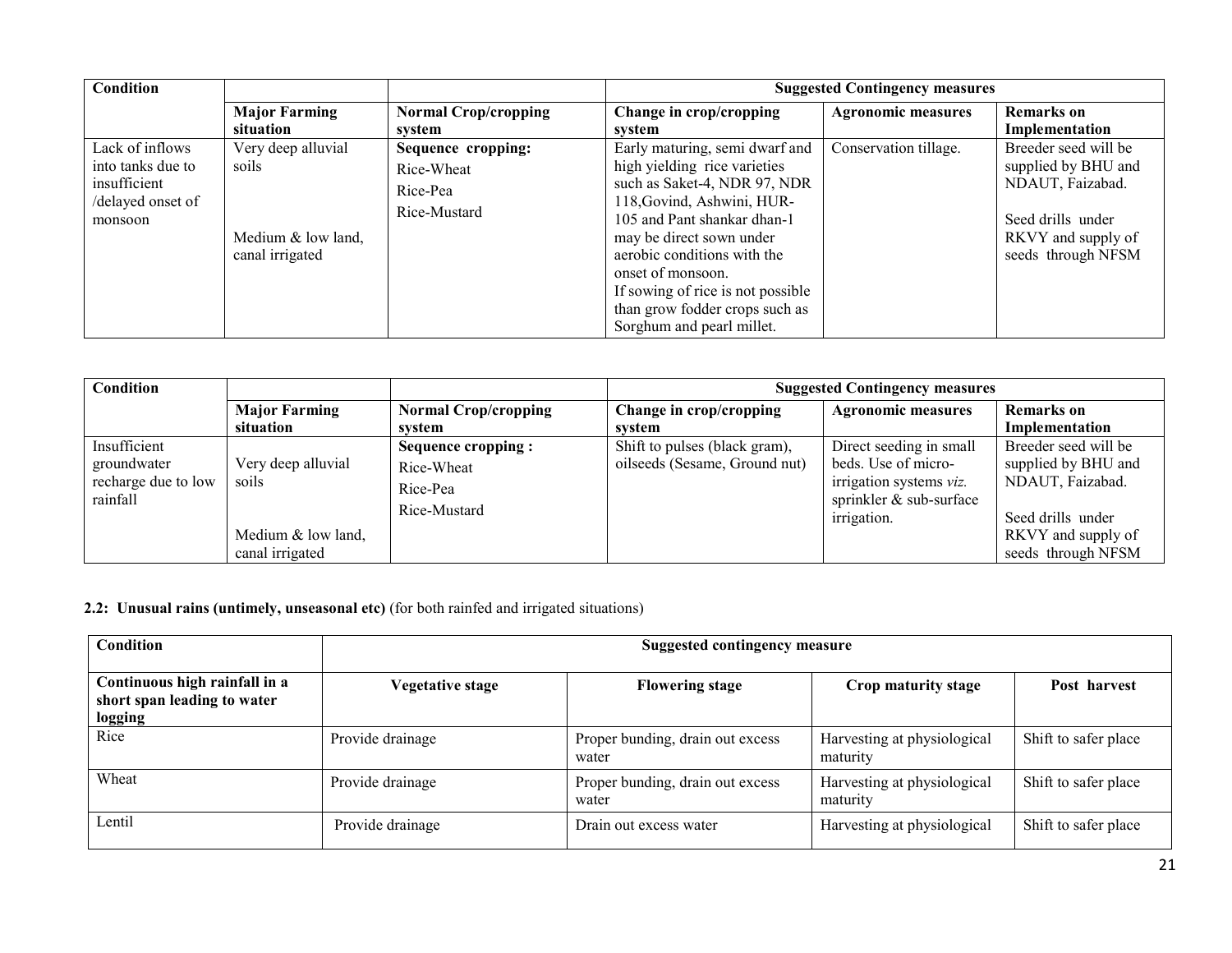|                                                       |                                                               |                                                                                         | maturity                                                                                          |                                   |
|-------------------------------------------------------|---------------------------------------------------------------|-----------------------------------------------------------------------------------------|---------------------------------------------------------------------------------------------------|-----------------------------------|
| Mustard                                               | Provide drainage                                              | Proper bunding, drain out excess<br>water                                               | Harvesting at physiological<br>maturity                                                           | Shift to safer place              |
| Pea                                                   | Provide drainage                                              | Proper bunding, drain out excess<br>water                                               | Harvesting of green pods                                                                          | Shift to safer place              |
| Sugarcane                                             | Provide drainage                                              | Harvesting of crop before flowering                                                     | Harvesting of crop                                                                                | Shift to mills                    |
| Horticulture                                          |                                                               |                                                                                         |                                                                                                   |                                   |
| Onion                                                 | Drain out excess water,<br>Sow on ridges                      | Drain out excess water                                                                  | Drain out excess water                                                                            | Shift to safer place              |
| Bottle gourd                                          | Drain out excess water,<br>Sown on ridges                     | Drain out excess water,<br>Sow on ridges                                                | Drain out excess water,<br>Plucking of mature and pre-<br>mature fruits for vegetable<br>purpose. | Shift to market                   |
| Bitter gourd                                          | Drain out excess water,<br>Sown on ridges                     | Drain out excess water<br>Sown on ridges                                                | Drain out excess water,<br>Plucking of mature and pre-<br>mature fruits for vegetable<br>purpose. | Shift to market                   |
| Torai                                                 | Drain out excess water<br>Sown on ridges                      | Drain out excess water,<br>Sown on ridges                                               | Drain out excess water,<br>Plucking of mature and pre-<br>mature fruits for vegetable<br>purpose. | Shift to market                   |
| <b>Sweet Potato</b>                                   | Drain out excess water<br>Sown on ridges                      | Drain out excess water,<br>Sown on ridges                                               | Drain out excess water,<br>Digging out tubers at mature<br>of pre-mature stage.                   | Shift to safer place              |
| Heavy rainfall with high speed<br>Winds in short span |                                                               |                                                                                         |                                                                                                   |                                   |
| Rice                                                  | Drain out excess water                                        | Drain out excess water and<br>protected with vegetable barriers                         | Drain out excess water and<br>protect with vegetable<br>barriers                                  | Keep the grains at<br>safer place |
| Wheat                                                 | Drain out excess water                                        | Drain out excess water and speed of<br>wind may be protected with<br>vegetable barriers | Drain out excess water and<br>protect with vegetable<br>barriers                                  | Keep the grains at<br>safer place |
| Sugarcane                                             | Plant should be tied in a group and<br>drain out excess water | Sugarcane is harvested on or before<br>flowering                                        | Plant should be tied in a<br>group and drain out excess<br>water                                  | Transport to mills                |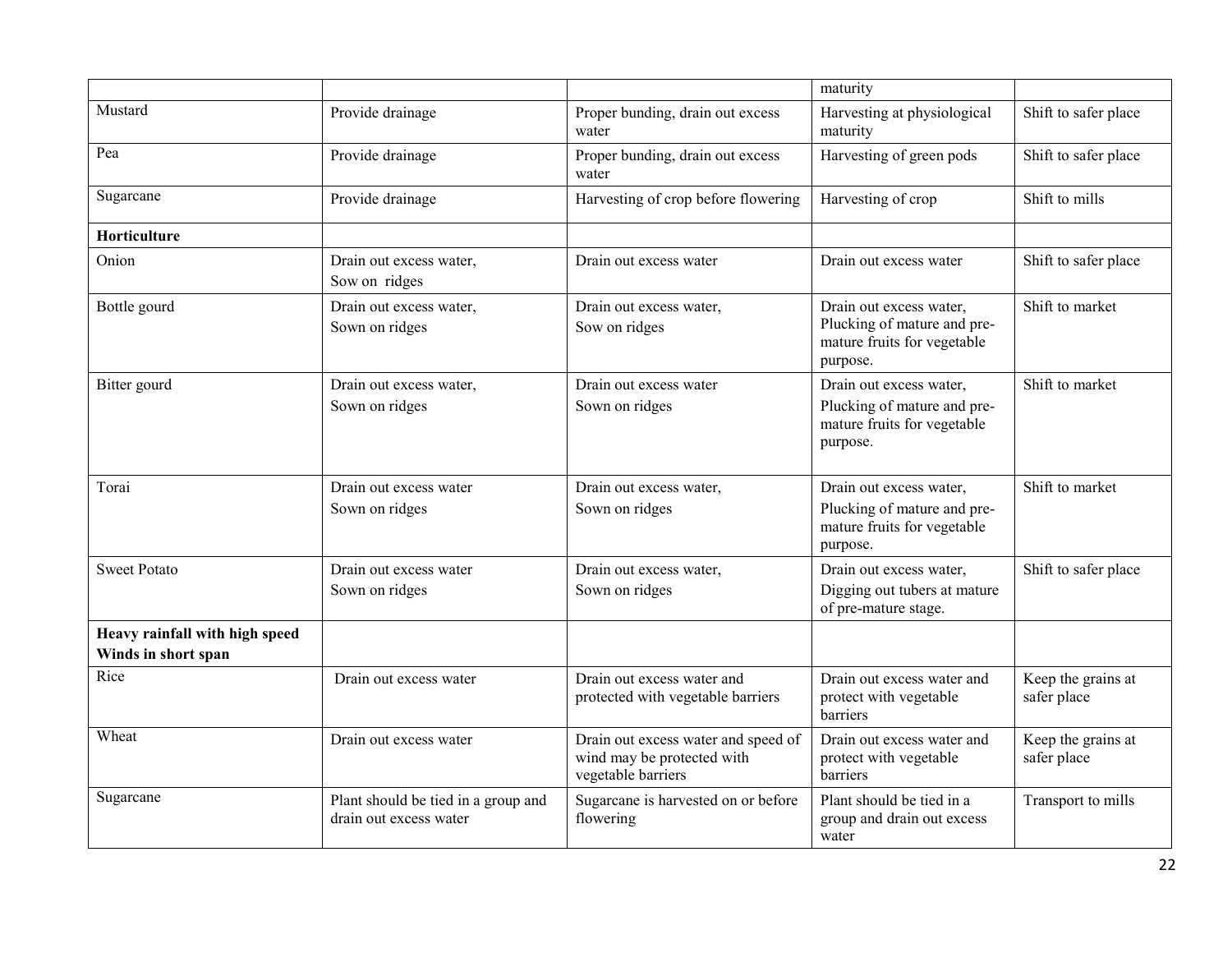|                                                           |                                                                            |                                                                           | Harvesting is being practiced                                             |                                                           |
|-----------------------------------------------------------|----------------------------------------------------------------------------|---------------------------------------------------------------------------|---------------------------------------------------------------------------|-----------------------------------------------------------|
| Lentil                                                    | Drain out excess water                                                     | Drain out excess water                                                    | Drain out excess water,<br>Harvesting at physiological<br>maturity        | Keep the grains at<br>safer place                         |
| Mustard                                                   | Drain out excess water                                                     | Drain out excess water                                                    | Drain out excess water,<br>Harvesting at physiological<br>maturity        | Keep the grains at<br>safer place                         |
| Pea                                                       | Drain out excess water,<br>No effect of high speed of winds                | Drain out excess water,<br>Grow dwarf and erect varieties of<br>field pea | Drain out excess water.<br>Harvesting of green pods                       | Keep the grains at<br>safer place                         |
| Horticulture                                              |                                                                            |                                                                           |                                                                           |                                                           |
| Onion                                                     | Drain out excess water, No effect of<br>high speed of winds                | Drain out excess water No effect of<br>high speed of winds                | Drain out excess water<br>No effect of high speed of<br>winds             | Shift to safer place                                      |
| Bottle gourd                                              | Drain out excess water,                                                    | Drain out excess water,                                                   | Drain out excess water                                                    | Shift to market as<br>green vegetables                    |
| Bitter gourd                                              | Drain out excess water                                                     | Drain out excess water                                                    | Drain out excess water                                                    | Shift to market as<br>green vegetables                    |
| Torai                                                     | Drain out excess water                                                     | Drain out excess water                                                    | Drain out excess water                                                    | Shift to market as<br>green vegetables                    |
| <b>Sweet Potato</b>                                       | Drain out excess water,<br>Sowing on ridges                                | Digging of tubers before flowering,<br>Drain out excess water             | Digging of tubers before<br>flowering.<br>Drain out excess water          | Shift to safer place                                      |
| Outbreak of pests and diseases due<br>to unseasonal rains |                                                                            |                                                                           |                                                                           |                                                           |
| Rice                                                      | Need based plant protection<br>(integrated pest and disease<br>management) | Need based plant protection<br>(integrated pest and disease<br>management | Need based plant protection<br>(integrated pest and disease<br>management | Safe storage against<br>stored grain pest and<br>diseases |
| Wheat                                                     | -do                                                                        | -do                                                                       | $-do$                                                                     | $-do$                                                     |
| Lentil                                                    | -do                                                                        | $-do$                                                                     | $-do$                                                                     | $-do$                                                     |
| Sugarcane                                                 | $-do$                                                                      | $-do$                                                                     | $-do$                                                                     | $-do$                                                     |
| Mustard                                                   | $-do$                                                                      | $-do$                                                                     | -do                                                                       | $-do$                                                     |
| Pea                                                       | -do                                                                        | -do                                                                       | -do                                                                       | -do                                                       |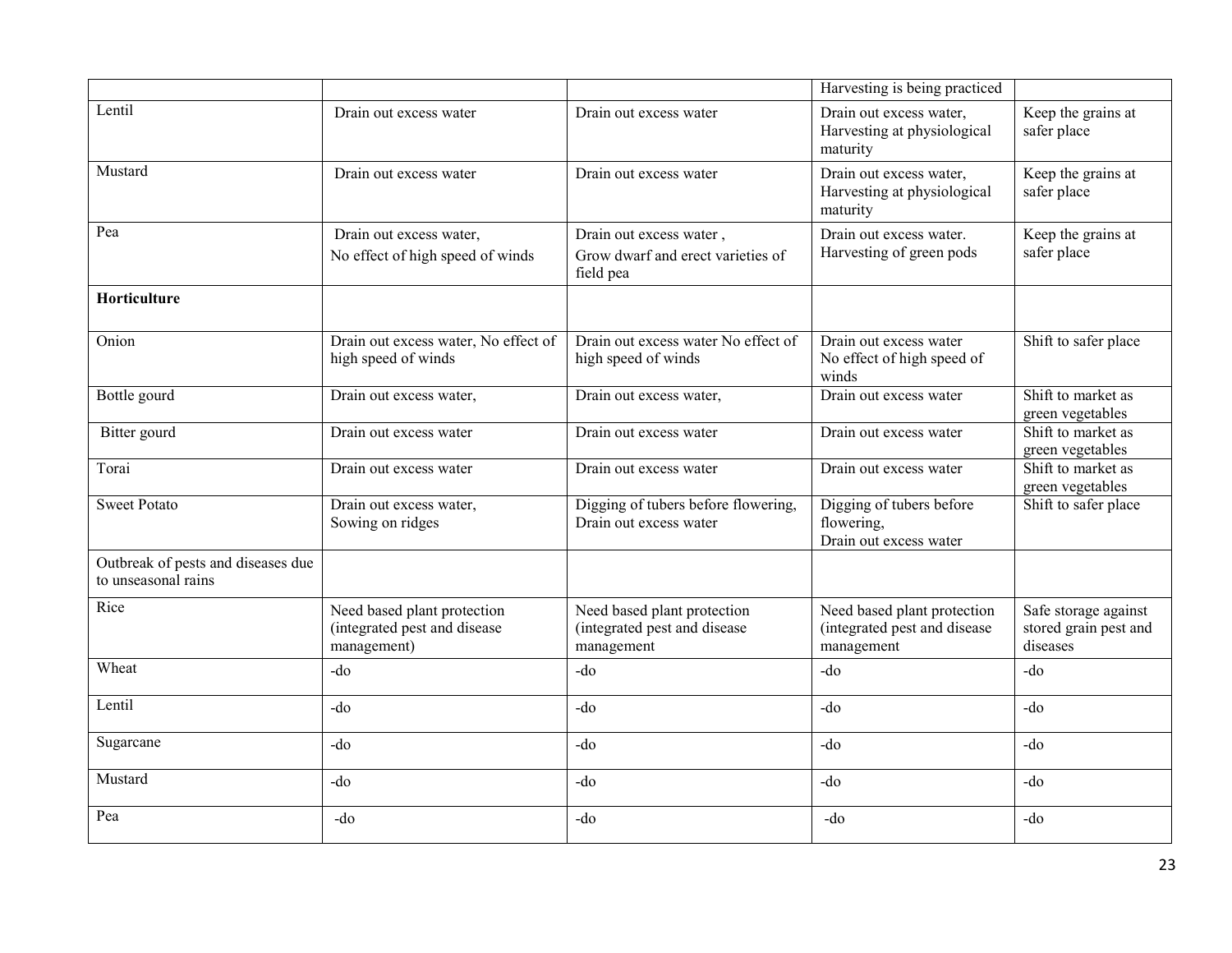| Horticulture        |                                                                            |                                                                           |                                                                              |                                                              |
|---------------------|----------------------------------------------------------------------------|---------------------------------------------------------------------------|------------------------------------------------------------------------------|--------------------------------------------------------------|
| Onion               | Need based plant protection<br>(integrated pest and disease<br>management) | Need based plant protection<br>(integrated pest and disease<br>management | Need based plant<br>protection (integrated<br>pest and disease<br>management | Safe storage<br>against stored<br>grain pest and<br>diseases |
| Bottle gourd        | $-do-$                                                                     | $-do-$                                                                    | $-do-$                                                                       | $-do-$                                                       |
| Bitter gourd        | $-do-$                                                                     | $-do-$                                                                    | $-do-$                                                                       | $-do-$                                                       |
| Torai               | $-do-$                                                                     | $-do-$                                                                    | $-do-$                                                                       | $-do-$                                                       |
| <b>Sweet Potato</b> | -do                                                                        | -do                                                                       | -do                                                                          | -do                                                          |

#### 2.3 Floods

| Condition                                      | <b>Suggested contingency measure</b>                                                                              |                                                                         |                                       |                                                                 |  |
|------------------------------------------------|-------------------------------------------------------------------------------------------------------------------|-------------------------------------------------------------------------|---------------------------------------|-----------------------------------------------------------------|--|
| Transient water logging/ partial<br>inundation | Seedling / nursery stage                                                                                          | <b>Vegetative stage</b>                                                 | <b>Reproductive stage</b>             | At harvest                                                      |  |
| Rice                                           | Re sowing with short duration<br>varities                                                                         | Provide drainage                                                        | Prevent premature seed<br>germination | Harvesting at<br>physiological maturity<br>Shift to safer place |  |
| Continuous submergence for more<br>than 2 days |                                                                                                                   |                                                                         |                                       |                                                                 |  |
| Rice                                           | Varieties having submergence<br>tolerance should be grown viz.<br>Swarana sub-1, IR-64 sub-1<br>Community nursery | Re transplanting after cessation<br>of flood from community<br>nursery. | Prevent premature seed<br>germination | Harvesting at<br>physiological maturity                         |  |
| Sea water intrusion                            | Not Applicable                                                                                                    |                                                                         |                                       |                                                                 |  |

### 2.4 Extreme events: Heat wave / Cold wave/Frost/ Hailstorm /Cyclone/Fog

| <b>Extreme event type</b> | Suggested contingency measure |                  |                                                   |                                         |  |
|---------------------------|-------------------------------|------------------|---------------------------------------------------|-----------------------------------------|--|
|                           | Seedling / nursery stage      | Vegetative stage | <b>Reproductive stage</b>                         | At harvest                              |  |
| <b>Heat Wave</b>          |                               |                  |                                                   |                                         |  |
| Rice                      |                               |                  | Provide Light irrigation to reduce<br>temperature | Harvesting at<br>physiological maturity |  |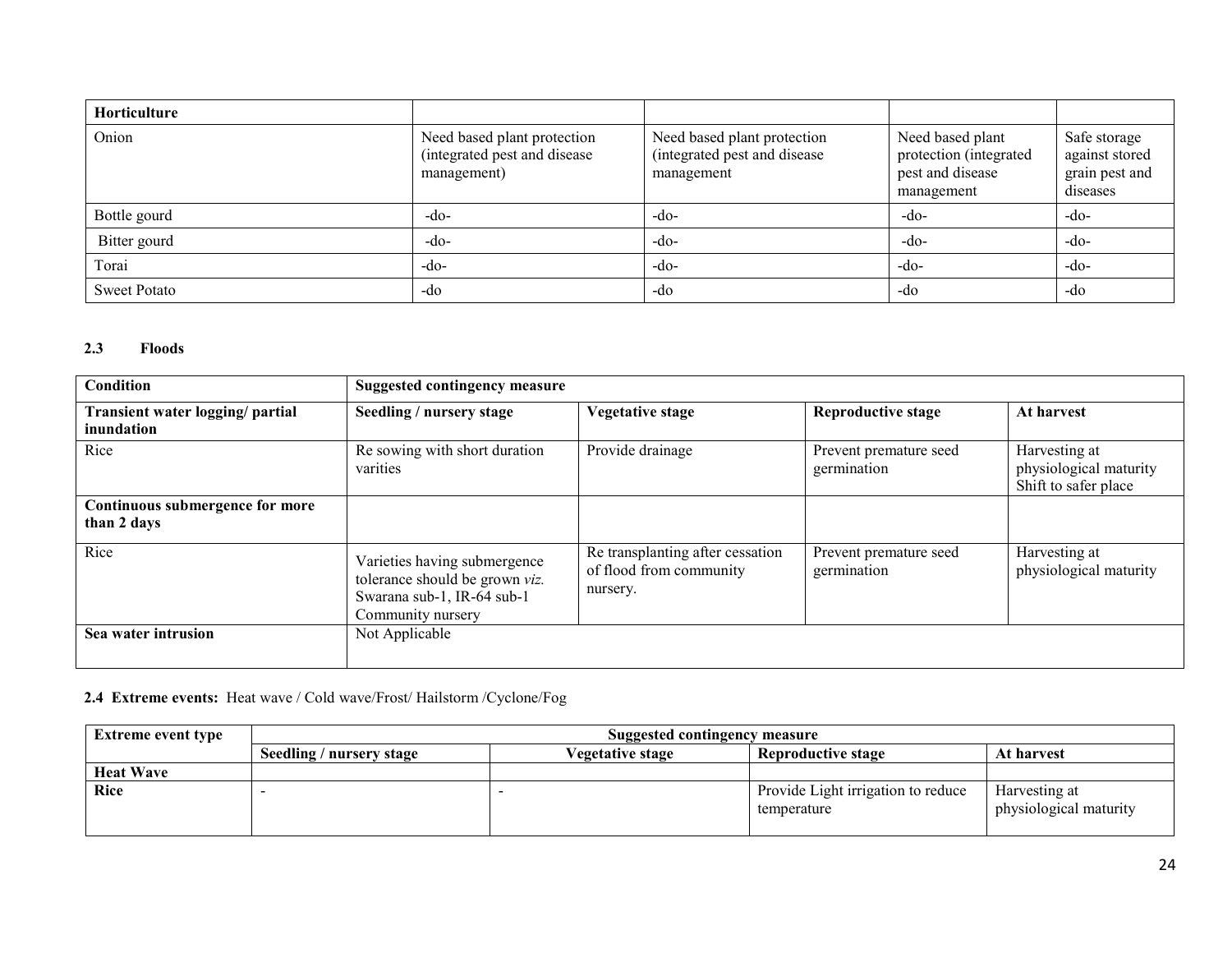| Pigeonpea        | $\blacksquare$               | $\sim$                                                 | Provide Light irrigation                                     | Harvesting at<br>physiological maturity |
|------------------|------------------------------|--------------------------------------------------------|--------------------------------------------------------------|-----------------------------------------|
| Wheat            | Provide irrigation           | Provide Light irrigation                               | Provide Light irrigation                                     |                                         |
| Lentil           | Pre irrigation before sowing | Provide Light irrigation                               | Provide Light irrigation to reduce<br>temperature            |                                         |
| Pea              | Pre irrigation before sowing | Provide Light irrigation                               | Provide Light irrigation                                     |                                         |
| Horticulture     |                              |                                                        |                                                              |                                         |
| Potato           | Provide Light irrigation     | Provide Light irrigation                               | Provide Light irrigation                                     |                                         |
| Vegetable pea    | Provide Light irrigation     | Provide Light irrigation                               | Provide Light irrigation                                     |                                         |
| Cauliflower      | Provide Light irrigation     | Provide Light irrigation                               | Provide Light irrigation                                     |                                         |
| Tomato           | Provide Light irrigation     | Provide Light irrigation                               | Provide Light irrigation                                     |                                         |
| Chilli           | Provide Light irrigation     | Provide Light irrigation                               | Provide Light irrigation                                     |                                         |
| <b>Cold wave</b> |                              |                                                        |                                                              |                                         |
| Wheat            |                              | Provide irrigation to provide relief<br>from cold wave |                                                              | $\sim$                                  |
| Lentil           |                              | Provide irrigation to provide relief<br>from cold wave |                                                              | $\blacksquare$                          |
| Pigeonpea        |                              | Provide irrigation to provide relief<br>from cold wave |                                                              |                                         |
| Horticulture     |                              |                                                        |                                                              |                                         |
| Mango            |                              | $\sim$                                                 | Smoking by burning waste<br>material to increase temperature | $\blacksquare$                          |
| Frost            |                              |                                                        |                                                              |                                         |
| Wheat            | $\blacksquare$               | $\blacksquare$                                         | Provide Light irrigation                                     |                                         |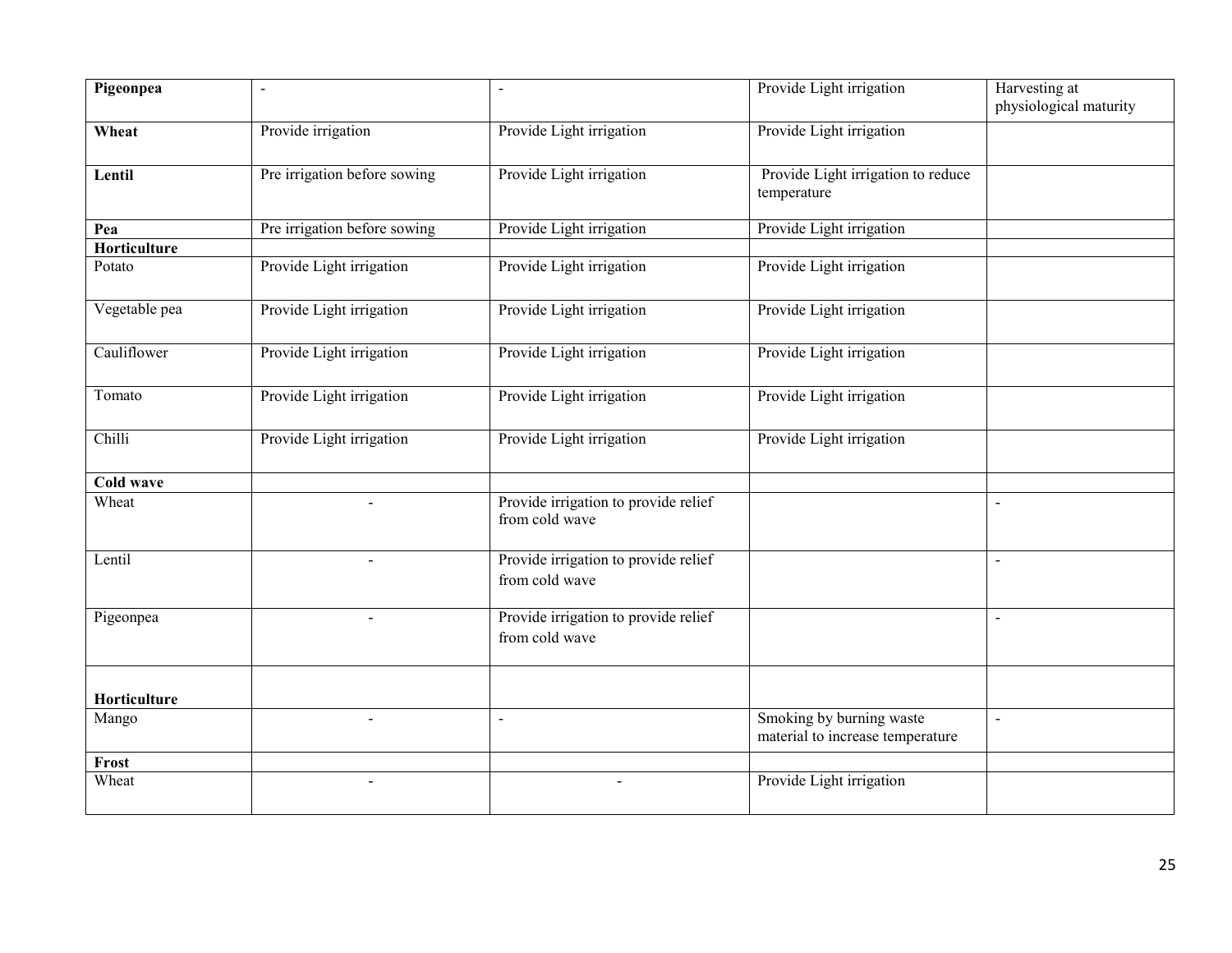| Pulse crops      |                |                          | Provide light irrigation        |  |  |
|------------------|----------------|--------------------------|---------------------------------|--|--|
|                  |                |                          |                                 |  |  |
| Horticulture     |                |                          |                                 |  |  |
| Mango            |                | Provide light irrigation | Smoking in orchards to increase |  |  |
|                  |                |                          | temperature by burning waste    |  |  |
|                  |                |                          | material                        |  |  |
| <b>Hailstorm</b> | Not Applicable |                          |                                 |  |  |
| Cyclone          | Not Applicable |                          |                                 |  |  |

#### 2.5 Contingent strategies for Livestock, Poultry & Fisheries

#### 2.5.1 Livestock

|                           | <b>Suggested contingency measures</b>               |                                                        |                    |  |
|---------------------------|-----------------------------------------------------|--------------------------------------------------------|--------------------|--|
|                           | <b>Before the events</b>                            | During the event                                       | After the event    |  |
| <b>Drought</b>            |                                                     |                                                        |                    |  |
|                           | Insurance                                           | Utilizing fodder from perennial trees and Fodder bank  | Availing Insurance |  |
|                           | Encourage perennial fodder on bunds and waste land  | reserves.                                              |                    |  |
| <b>Feed and fodder</b>    | on community basis                                  | Utilizing fodder stored in silage.                     |                    |  |
| availability              | Establishing fodder banks, encouraging fodder crops | Transporting excess fodder from adjoining districts    |                    |  |
|                           | in irrigated area                                   | Use of feed mixtures.                                  |                    |  |
|                           | Silage – using excess fodder for silage             | Allow the cattle's for grazing at barren lands.        |                    |  |
|                           | Preserving water in the tank for drinking purpose   | Using preserved water in the tanks for drinking.       |                    |  |
| <b>Drinking</b> water     | Excavation of Bore wells                            | Wherever ground water resources are available priority |                    |  |
|                           |                                                     | for drinking purpose.                                  |                    |  |
| <b>Health and disease</b> | Veterinary preparedness with medicines and vaccines | Conducting mass animal Health Camps and treating       |                    |  |
| management                |                                                     | the affected once in Campaign                          |                    |  |
| <b>Floods</b>             |                                                     |                                                        |                    |  |
|                           | Grow the fodder crops at safer places (non-flood    | Utilizing fodder from perennial trees and Fodder bank  | Availing insurance |  |
|                           | prone area)                                         | reserves.                                              |                    |  |
| <b>Feed and fodder</b>    |                                                     | Utilizing fodder stored in silage.                     |                    |  |
| availability              |                                                     | Transporting excess fodder from adjoining districts    |                    |  |
|                           |                                                     | Use of feed mixtures.                                  |                    |  |
|                           |                                                     | Shift the live stocks at safer place.                  |                    |  |
| <b>Drinking</b> water     |                                                     | Shift the live stocks at safer place where drinking    |                    |  |
|                           |                                                     | water is available.                                    |                    |  |